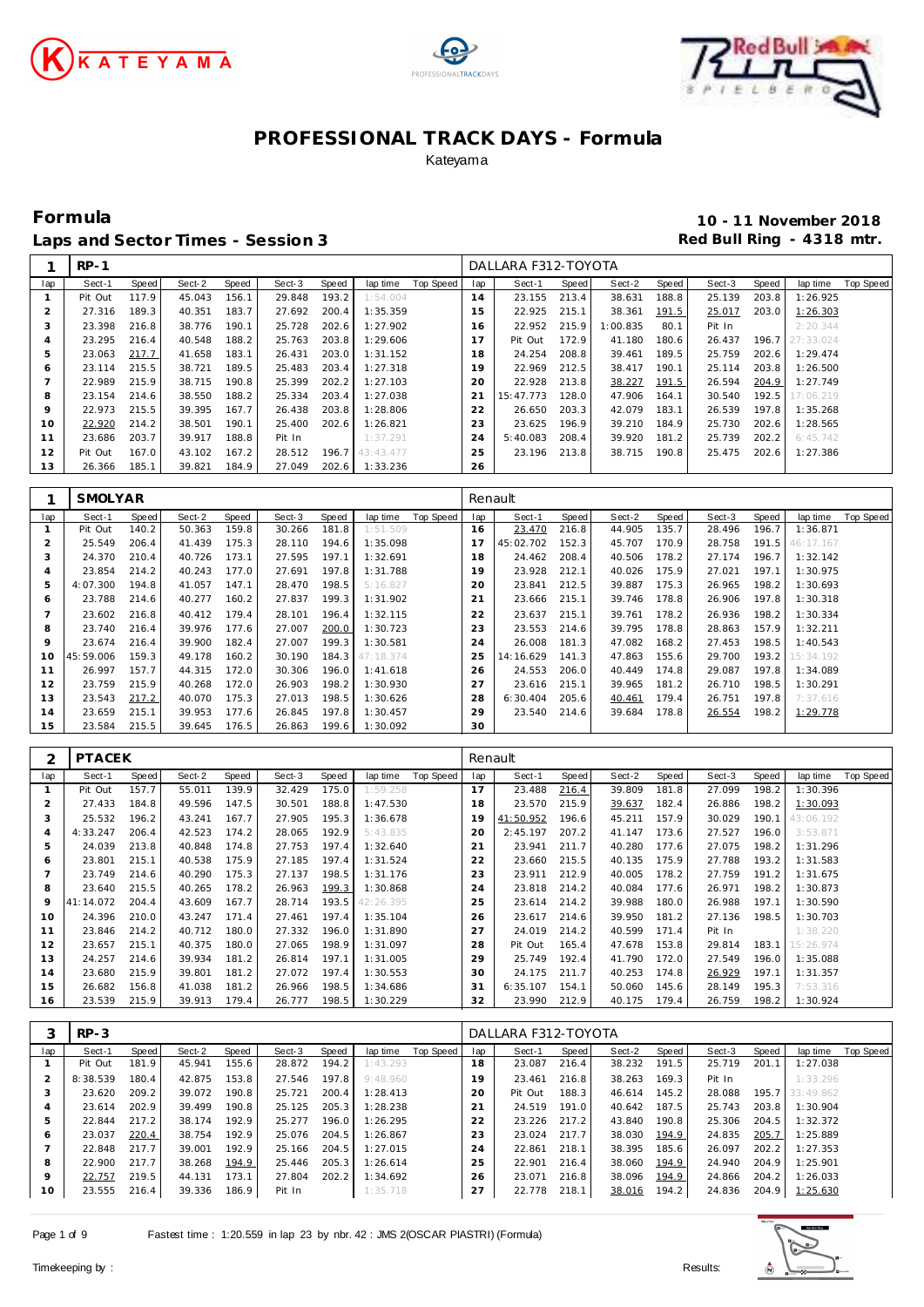





# **Formula 10 - 11 November 2018**

Laps and Sector Times - Session 3 **Red Bull Ring - 4318 mtr.** And Sector Times - Session 3

|                 | Pit Out | 205.2 | 42.407 | 157.0 |        |       | 27.121 197.4 21:15.161 |    | 28 25:10.078 | 204.0 | 41.608 163.1 |       | 28.009 | 188.5 26:19.695 |
|-----------------|---------|-------|--------|-------|--------|-------|------------------------|----|--------------|-------|--------------|-------|--------|-----------------|
| 12              | 23.624  | 212.1 | 39.126 | 186.9 | 26.186 | 198.5 | 1:28.936               | 29 | 25.031       | 191.3 | 40.055       | 188.8 | 25.794 | 201.9 1:30.880  |
| 13 <sub>1</sub> | 23.142  | 215.1 | 38.356 | 192.2 | 25.096 |       | 203.8 1:26.594         | 30 | 22.962 217.2 |       | 38.322       | 193.5 | 25.079 | 204.2 1:26.363  |
| 14              | 23.072  | 216.4 | 38.415 | 192.9 | 24.861 |       | 204.9 1:26.348         | 31 | 22.841       | 219.5 | 38.643       | 190.8 | 25.073 | 204.2 1:26.557  |
| 15              | 23.433  | 215.5 | 38.277 | 192.9 | 25.000 |       | 204.9 1:26.710         | 32 | 22.830       | 219.5 | 39.312       | 181.2 | 26.833 | 201.9 1:28.975  |
| 16              | 23.622  | 215.5 | 38.272 | 192.9 | 24.816 | 204.5 | 1:26.710               | 33 | 22.928       | 217.2 | 38.322       | 191.5 | 25.007 | 204.2 1:26.257  |
| 17              | 22.916  | 216.4 | 38.569 | 191.5 |        |       | 24.975 200.0 1:26.460  | 34 | 22.840       | 217.7 | 38.329       | 190.8 | 24.912 | 204.5 1:26.081  |

| 3                     | JMS <sub>3</sub> |       |        |       |        |       |           |           | Formula |         |       |          |       |        |       |           |           |
|-----------------------|------------------|-------|--------|-------|--------|-------|-----------|-----------|---------|---------|-------|----------|-------|--------|-------|-----------|-----------|
| lap                   | Sect-1           | Speed | Sect-2 | Speed | Sect-3 | Speed | lap time  | Top Speed | lap     | Sect-1  | Speed | Sect-2   | Speed | Sect-3 | Speed | lap time  | Top Speed |
|                       | Pit Out          | 166.7 | 49.560 | 145.9 | 32.550 | 169.3 | 1:51.933  |           | 23      | 23.965  | 210.4 | 41.604   | 160.7 | Pit In |       | 1:41.532  |           |
| $\overline{2}$        | 27.447           | 181.6 | 45.169 | 155.2 | 30.509 | 179.1 | 1:43.125  |           | 24      | Pit Out | 165.7 | 47.864   | 147.5 | 33.618 | 180.9 | 41:00.011 |           |
| 3                     | 25.661           | 199.9 | 45.154 | 159.3 | 30.567 | 185.6 | 1:41.382  |           | 25      | 25.890  | 184.8 | 44.379   | 157.9 | 29.244 | 183.4 | 1:39.513  |           |
| $\boldsymbol{\Delta}$ | 24.902           | 207.6 | 41.875 | 161.7 | 29.498 | 191.8 | 1:36.275  |           | 26      | 25.505  | 185.7 | 42.543   | 162.7 | 28.500 | 194.2 | 1:36.548  |           |
| 5                     | 24.639           | 207.2 | 41.890 | 159.3 | 28.774 | 191.8 | 1:35.303  |           | 27      | 24.107  | 212.5 | 40.969   | 165.1 | 27.669 | 195.7 | 1:32.745  |           |
| 6                     | 24.349           | 210.0 | 41.220 | 164.6 | 28.482 | 192.2 | 1:34.051  |           | 28      | 24.127  | 211.7 | 40.581   | 170.3 | 27.614 | 194.9 | 1:32.322  |           |
| 7                     | 6:48.745         | 180.1 | 44.920 | 149.6 | 30.183 | 182.4 | 8:03.848  |           | 29      | 23.910  | 212.9 | 40.656   | 173.6 | 27.441 | 195.3 | 1:32.007  |           |
| 8                     | 24.807           | 209.6 | 41.803 | 157.9 | 29.065 | 191.8 | 1:35.675  |           | 30      | 23.879  | 212.9 | 40.933   | 166.7 | 27.731 | 195.3 | 1:32.543  |           |
| 9                     | 24.414           | 209.6 | 41.285 | 164.1 | 28.321 | 194.2 | 1:34.020  |           | 31      | 23.862  | 211.7 | 40.676   | 173.6 | 27.392 | 195.7 | 1:31.930  |           |
| 10                    | 9:05.327         | 198.8 | 44.678 | 153.0 | 30.235 | 180.0 | 10:20.240 |           | 32      | 23.569  | 212.9 | 40.410   | 172.0 | 27.484 | 194.9 | 1:31.463  |           |
| 11                    | 26.064           | 199.5 | 43.110 | 159.3 | 29.173 | 193.5 | 1:38.347  |           | 33      | 23.803  | 212.5 | 40.510   | 173.6 | 27.343 | 196.0 | 1:31.656  |           |
| 12                    | 24.324           | 210.4 | 42.989 | 160.2 | 28.518 | 193.2 | 1:35.831  |           | 34      | 23.836  | 212.5 | 40.667   | 170.9 | 27.511 | 195.7 | 1:32.014  |           |
| 13                    | 23.929           | 211.3 | 41.352 | 167.2 | 28.267 | 192.5 | 1:33.548  |           | 35      | 23.805  | 212.1 | 47.286   | 144.0 | 29.652 | 196.0 | 1:40.743  |           |
| 14                    | 24.361           | 211.7 | 41.019 | 164.6 | 28.450 | 192.2 | 1:33.830  |           | 36      | 23.887  | 212.1 | 43.066   | 156.1 | 28.354 | 195.3 | 1:35.307  |           |
| 15                    | 24.009           | 215.9 | 41.681 | 166.7 | 29.988 | 190.5 | 1:35.678  |           | 37      | 23.865  | 212.9 | 40.582   | 173.1 | 27.448 | 196.0 | 1:31.895  |           |
| 16                    | 24.131           | 211.7 | 41.052 | 167.7 | 28.439 | 194.6 | 1:33.622  |           | 38      | 24.091  | 212.1 | 42.393   | 161.2 | Pit In |       | 1:40.635  |           |
| 17                    | 24.107           | 210.8 | 41.095 | 167.7 | 28.047 | 196.0 | 1:33.249  |           | 39      | Pit Out | 156.1 | 1:02.198 | 114.6 | Pit In |       | 29:11.636 |           |
| 18                    | 23.898           | 212.5 | 40.830 | 166.7 | 28.208 | 192.2 | 1:32.936  |           | 40      | Pit Out | 193.1 | 47.719   | 146.3 | Pit In |       | 2:40.045  |           |
| 19                    | 24.005           | 212.5 | 41.317 | 165.1 | 28.079 | 196.0 | 1:33.401  |           | 41      | Pit Out | 189.3 | 44.829   | 146.7 | Pit In |       | 2:40.913  |           |
| 20                    | 24.088           | 210.4 | 40.984 | 169.8 | 27.854 | 194.6 | 1:32.926  |           | 42      | Pit Out | 201.0 | 50.785   | 141.7 | Pit In |       | 2:32.243  |           |
| 21                    | 23.966           | 210.0 | 40.739 | 172.5 | 27.820 | 193.9 | 1:32.525  |           | 43      | Pit Out | 208.4 | 48.910   | 153.4 | Pit In |       | 2:15.880  |           |
| 22                    | 23.795           | 210.0 | 40.850 | 170.3 | 27.760 | 194.2 | 1:32.405  |           | 44      |         |       |          |       |        |       |           |           |

|                  | COLLET    |       |        |       |        |       |           |           | Renault |           |       |        |       |        |       |           |           |
|------------------|-----------|-------|--------|-------|--------|-------|-----------|-----------|---------|-----------|-------|--------|-------|--------|-------|-----------|-----------|
| lap              | Sect-1    | Speed | Sect-2 | Speed | Sect-3 | Speed | lap time  | Top Speed | lap     | Sect-1    | Speed | Sect-2 | Speed | Sect-3 | Speed | lap time  | Top Speed |
|                  | Pit Out   | 148.7 | 48.294 | 158.4 | 31.013 | 166.2 | 1:54.923  |           | 13      | 23.605    | 216.8 | 39.992 | 180.6 | 26.755 | 198.5 | 1:30.352  |           |
|                  | 27.180    | 197.3 | 41.846 | 170.9 | 28.831 | 192.5 | 1:37.857  |           | 14      | 23.623    | 217.2 | 39.976 | 181.2 | 26.779 | 198.5 | 1:30.378  |           |
| $\sqrt{2}$<br>-5 | 24.282    | 212.1 | 40.842 | 176.5 | 27.604 | 195.3 | 1:32.728  |           | 15      | 23.595    | 217.2 | 39.861 | 183.1 | 26.804 | 198.5 | 1:30.260  |           |
| 4                | 23.971    | 213.4 | 40.368 | 180.0 | 27.262 | 196.7 | 1:31.601  |           | 16      | 23.542    | 217.2 | 39.679 | 183.1 | 26.736 | 198.5 | 1:29.957  |           |
| 5                | 4:06.761  | 174.6 | 43.624 | 161.7 | 28.597 | 191.5 | 5:18.982  |           | 17      | 23.557    | 217.2 | 39.799 | 181.2 | 26.919 | 198.2 | 1:30.275  |           |
| 6                | 24.144    | 212.9 | 40.432 | 179.4 | 27.389 | 196.0 | 1:31.965  |           | 18      | 23.537    | 216.4 | 42.992 | 179.4 | 27.021 | 198.5 | 1:33.550  |           |
|                  | 23.834    | 213.4 | 40.208 | 180.0 | 27.158 | 196.7 | 1:31.200  |           | 19      | 23.575    | 216.8 | 39.772 | 181.8 | 26.683 | 199.3 | 1:30.030  |           |
| 8                | 23.757    | 215.1 | 40.125 | 179.4 | 27.106 | 197.4 | 1:30.988  |           | 20      | 12:01.110 | 150.4 | 49.085 | 153.8 | 29.863 | 183.7 | 13:20.058 |           |
| 9                | 23.737    | 214.6 | 39.885 | 178.8 | 26.861 | 197.8 | 1:30.483  |           | 21      | 25.279    | 204.4 | 41.021 | 170.3 | 27.350 | 196.4 | 1:33.650  |           |
| 10               | 41:23.496 | 187.3 | 43.415 | 171.4 | 28.104 | 191.2 | 42:35.015 |           | 22      | 23.775    | 212.9 | 40.092 | 178.2 | 26.734 | 198.2 | 1:30.601  |           |
| 11               | 24.955    | 196.6 | 47.159 | 172.5 | 27.412 | 197.1 | 1:39.526  |           | 23      | 6:32.872  | 191.3 | 47.703 | 162.2 | 29.039 | 196.7 | 7:49.614  |           |
| 12               | 23.840    | 215.1 | 42.716 | 176.5 | 27.430 | 198.2 | 1:33.986  |           | 24      | 23.714    | 213.8 | 40.325 | 181.2 | 26.584 | 198.2 | 1:30.623  |           |

| 5              | <b>LECLERC</b> |       |        |       |        |       |           |           | Renault |           |       |        |       |        |       |           |                  |
|----------------|----------------|-------|--------|-------|--------|-------|-----------|-----------|---------|-----------|-------|--------|-------|--------|-------|-----------|------------------|
| lap            | Sect-1         | Speed | Sect-2 | Speed | Sect-3 | Speed | lap time  | Top Speed | lap     | Sect-1    | Speed | Sect-2 | Speed | Sect-3 | Speed | lap time  | <b>Top Speed</b> |
|                | Pit Out        | 115.0 | 54.281 | 138.1 | 32.610 | 165.9 | 1:58.005  |           | 17      | Pit Out   | 209.6 | 40.345 | 175.9 | 27.047 | 200.0 | 1:47.278  |                  |
|                | 27.859         | 182.9 | 44.994 | 163.1 | 34.756 | 191.5 | 1:47.609  |           | 18      | 23.627    | 215.9 | 40.168 | 173.6 | Pit In |       | 1:35.511  |                  |
| 3              | 25.178         | 197.7 | 43.313 | 167.7 | 28.714 | 196.4 | 1:37.205  |           | 19      | Pit Out   | 180.4 | 45.828 | 160.2 | 29.012 | 190.1 | 41:37.784 |                  |
| $\overline{4}$ | 4:48.770       | 202.9 | 41.345 | 166.7 | 27.678 | 198.2 | 5:57.793  |           | 20      | 3:34.842  | 207.6 | 41.054 | 181.2 | 27.287 | 196.7 | 4:43.183  |                  |
| 5              | 24.010         | 212.9 | 40.530 | 172.0 | 27.583 | 197.8 | 1:32.123  |           | 21      | 23.878    | 212.1 | 40.090 | 183.1 | 27.264 | 198.5 | 1:31.232  |                  |
| 6              | 23.795         | 216.8 | 40.325 | 170.9 | 27.384 | 200.7 | 1:31.504  |           | 22      | 23.721    | 212.9 | 40.088 | 183.1 | 27.159 | 198.9 | 1:30.968  |                  |
|                | 24.239         | 214.6 | 40.429 | 170.3 | 27.270 | 199.6 | 1:31.938  |           | 23      | 23.715    | 213.8 | 40.153 | 183.1 | 26.970 | 197.8 | 1:30.838  |                  |
| 8              | 23.864         | 215.9 | 40.251 | 174.2 | 27.166 | 198.5 | 1:31.281  |           | 24      | 23.645    | 214.6 | 39.893 | 178.8 | 26.970 | 197.8 | 1:30.508  |                  |
| 9              | 40:58.920      | 198.8 | 44.113 | 157.9 | 29.240 | 192.2 | 42:12.273 |           | 25      | 23.736    | 215.1 | 39.765 | 180.6 | 26.925 | 198.9 | 1:30.426  |                  |
| 10             | 24.685         | 207.6 | 43.877 | 167.2 | 27.588 | 198.5 | 1:36.150  |           | 26      | 23.553    | 215.1 | 40.055 | 175.3 | 27.198 | 198.5 | 1:30.806  |                  |
| 11             | 23.780         | 216.8 | 40.515 | 173.6 | 27.481 | 198.2 | 1:31.776  |           | 27      | 23.615    | 215.1 | 39.805 | 180.6 | 27.074 | 198.9 | 1:30.494  |                  |
| 12             | 23.618         | 215.9 | 40.034 | 172.0 | 26.850 | 200.0 | 1:30.502  |           | 28      | 16:20.940 | 161.0 | 49.715 | 150.8 | 33.062 | 173.9 | 17:43.717 |                  |
| 13             | 23.577         | 217.7 | 40.030 | 178.2 | 26.890 | 198.5 | 1:30.497  |           | 29      | 27.924    | 114.3 | 47.364 | 179.4 | 29.391 | 197.4 | 1:44.679  |                  |
| 14             | 23.553         | 216.8 | 39.818 | 173.6 | 26.796 | 199.3 | 1:30.167  |           | 30      | 5:59.915  | 156.3 | 42.285 | 165.1 | 28.325 | 198.2 | 7:10.525  |                  |
| 15             | 23.513         | 216.4 | 39.671 | 177.6 | 26.871 | 198.5 | 1:30.055  |           | 31      | 23.756    | 215.1 | 40.305 | 178.2 | 26.905 | 197.4 | 1:30.966  |                  |
| 16             | 23.693         | 216.4 | 39.797 | 178.8 | Pit In |       | 1:41.135  |           | 32      |           |       |        |       |        |       |           |                  |

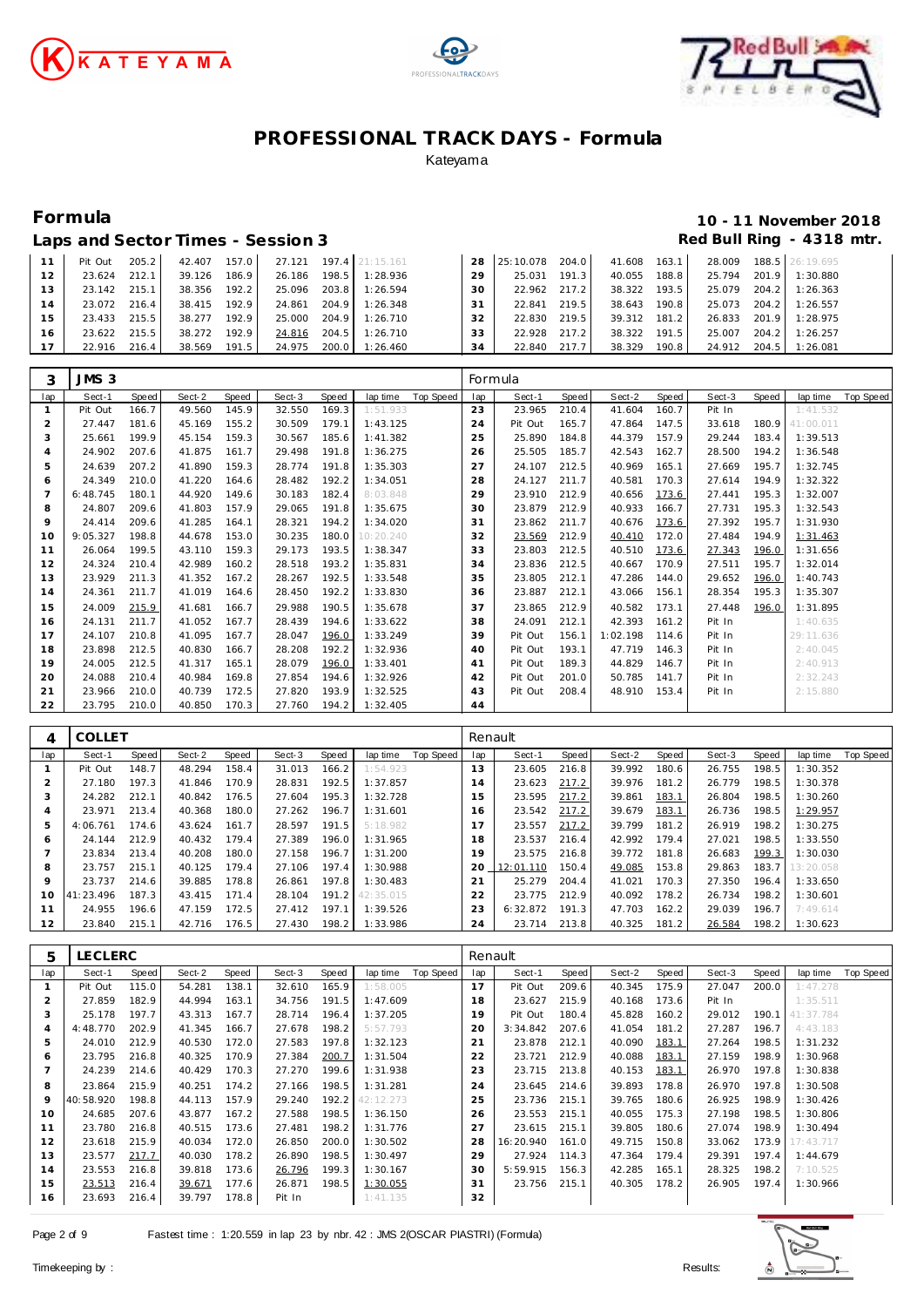





**Formula 10 - 11 November 2018** Laps and Sector Times - Session 3 **Red Bull Ring - 4318 mtr.** And Bull Ring - 4318 mtr.

| 7              |                       |                | SEBASTI AN FREYMUTH |                |                  |                |                      |                  | Tatuus   |                  |                |                              |       |                  |                |                      |                  |
|----------------|-----------------------|----------------|---------------------|----------------|------------------|----------------|----------------------|------------------|----------|------------------|----------------|------------------------------|-------|------------------|----------------|----------------------|------------------|
| lap            | Sect-1                | Speed          | Sect-2              | Speed          | Sect-3           | Speed          | lap time             | <b>Top Speed</b> | lap      | Sect-1           | Speed          | Sect-2                       | Speed | Sect-3           | Speed          | lap time             | <b>Top Speed</b> |
| $\mathbf{1}$   | Pit Out               | 176.6          | 52.893              | 131.1          | 33.859           | 180.3          | 1:57.639             |                  | 23       | 25.159           | 207.2          | 42.896                       | 151.7 | 28.754           | 192.2          | 1:36.809             |                  |
| $\overline{c}$ | 26.806                | 200.2          | 46.137              | 144.0          | 31.426           | 185.2          | 1:44.369             |                  | 24       | 25.022           | 207.6          | 42.607                       | 157.0 | Pit In           |                | 1:40.748             |                  |
| 3              | 26.014                | 202.1          | 43.797              | 153.0          | 30.200           | 188.2          | 1:40.011             |                  | 25       | Pit Out          | 199.1          | 45.205                       | 152.5 | 29.891           | 189.1          | 16:08.377            |                  |
| 4              | 25.390                | 207.2          | 51.447              | 153.0          | 29.944           | 189.5          | 1:46.781             |                  | 26       | 25.395           | 205.2          | 42.896                       | 155.6 | 29.167           | 190.1          | 1:37.458             |                  |
| 5              | 25.964                | 204.4          | 43.483              | 156.1          | 29.652           | 189.1          | 1:39.099             |                  | 27       | 24.908           | 207.2          | 42.298                       | 158.8 | 28.688           | 192.5          | 1:35.894             |                  |
| 6              | 24.984                | 206.8          | 42.948              | 153.8          | 30.043           | 190.8          | 1:37.975             |                  | 28       | 24.632           | 208.4          | 41.827                       | 157.9 | 28.457           | 192.2          | 1:34.916             |                  |
| $\overline{7}$ | 24.950                | 207.6          | 42.410              | 160.7          | 29.157           | 191.5          | 1:36.517             |                  | 29       | 24.624           | 207.6          | 41.498                       | 164.1 | 27.953           | 194.6          | 1:34.075             |                  |
| 8              | 10:02.585             | 201.4          | 44.278              | 156.5          | 29.935           | 187.8          | 11:16.798            |                  | 30       | 24.508           | 208.4          | 41.442                       | 160.2 | 28.449           | 190.5          | 1:34.399             |                  |
| 9              | 9:17.176              | 191.0          | 44.209              | 147.1          | 30.492           | 188.5          | 10:31.877            |                  | 31       | 24.454           | 209.2          | 41.311                       | 160.2 | 28.026           | 193.9          | 1:33.791             |                  |
| 10             | 26.329                | 167.8          | 44.925              | 156.1          | 30.429           | 190.5          | 1:41.683             |                  | 32       | 24.535           | 208.8          | 41.384                       | 161.7 | Pit In           |                | 1:38.625             |                  |
| 11             | 25.165                | 206.0          | 43.494              | 152.5          | 29.251           | 192.2          | 1:37.910             |                  | 33       | Pit Out          | 203.3          | 42.181                       | 158.8 | 28.308           | 192.5          | 3:51.975             |                  |
| 12             | 24.612                | 208.8          | 42.360              | 157.9          | 29.564           | 190.5          | 1:36.536             |                  | 34       | 24.516           | 209.2          | 42.031                       | 160.2 | 28.447           | 191.8          | 1:34.994             |                  |
| 13             | 25.412                | 209.6          | 41.836              | 163.1          | 29.002           | 191.8          | 1:36.250             |                  | 35       | 24.816           | 207.6          | 55.107                       | 134.3 | Pit In           |                | 1:57.048             |                  |
| 14             | 24.791                | 210.0          | 42.172              | 164.6          | 29.547           | 190.8          | 1:36.510             |                  | 36       | Pit Out          | 197.7          | 47.334                       | 151.3 | 31.043           | 182.7          | 30:38.375            |                  |
| 15             | 26.234                | 208.8          | 41.995              | 160.2          | 28.440           | 193.2          | 1:36.669             |                  | 37       | 6:06.141         | 180.1          | 43.704                       | 154.3 | 29.576           | 189.5          | 7:19.421             |                  |
| 16             | 24.517                | 209.6          | 41.483              | 161.2          | 28.489           | 194.2          | 1:34.489             |                  | 38       | 25.334           | 205.2          | 41.941                       | 157.0 | 29.060           | 190.1          | 1:36.335             |                  |
| 17             | 24.541                | 209.6          | 41.476              | 159.8          | 28.143           | 192.9          | 1:34.160             |                  | 39       | 24.879           | 207.2          | 41.954                       | 158.4 | 28.467           | 192.9          | 1:35.300             |                  |
| 18             | 24.460                | 209.6          | 41.642              | 161.2          | 28.126           | 194.2          | 1:34.228             |                  | 40       | 24.474           | 208.0          | 41.430                       | 162.2 | 28.071           | 193.5          | 1:33.975             |                  |
| 19             | 24.466                | 208.0          | 41.606              | 165.6          | 28.039           | 195.3          | 1:34.111             |                  | 41       | 24.350           | 208.0          | 41.153                       | 159.8 | 28.076           | 193.2          | 1:33.579             |                  |
| 20             | 24.231                | 210.4          | 41.224              | 165.1          | Pit In           |                | 1:39.284             |                  | 42       | 24.395           | 207.6          | 57.400                       | 134.7 | Pit In           |                | 1:58.307             |                  |
| 21             | Pit Out               | 183.5          | 49.216              | 142.9          | 31.916           | 176.2          | 15:58.178            |                  | 43       | Pit Out          | 200.6          | 44.951                       | 141.0 | 30.116           | 187.8          | 11:19.742            |                  |
| 22             | 27.068                | 205.6          | 44.403              | 148.8          | 30.909           | 188.5          | 1:42.380             |                  | 44       |                  |                |                              |       |                  |                |                      |                  |
|                |                       |                |                     |                |                  |                |                      |                  |          |                  |                |                              |       |                  |                |                      |                  |
| 9              | BHAITECH <sub>1</sub> |                |                     |                |                  |                |                      |                  | Tatuus   |                  |                |                              |       |                  |                |                      |                  |
| lap            | Sect-1                | Speed          | Sect-2              | Speed          | Sect-3           | Speed          | lap time             | <b>Top Speed</b> | lap      | Sect-1           | Speed          | Sect-2                       | Speed | Sect-3           | Speed          | lap time             | <b>Top Speed</b> |
| $\mathbf{1}$   | Pit Out               | 160.3          | 51.947              | 133.7          | 32.239           | 185.6          | 1:55.860             |                  | 23       | 24.589           | 209.6          | 41.526                       | 164.6 | 27.933           | 193.2          | 1:34.048             |                  |
| $\overline{2}$ | 29.135                | 183.2          | 44.812              | 157.0          | 29.683           | 192.2          | 1:43.630             |                  | 24       | 24.289           | 210.4          | 41.403                       | 166.2 | 27.791           | 192.9          | 1:33.483             |                  |
| 3              | 25.957                | 205.2          | 42.731              | 161.2          | 29.023           | 192.2          | 1:37.711             |                  | 25       | 24.229           | 210.8          | 41.532                       | 165.1 | 27.813           | 194.6          | 1:33.574             |                  |
| 4              | 24.791                | 209.2          | 42.036              | 162.2          | 28.903           | 193.9          | 1:35.730             |                  | 26       | 24.240           | 210.8          | 41.361                       | 166.2 | 27.747           | 194.2          | 1:33.348             |                  |
|                |                       |                |                     |                |                  |                |                      |                  |          |                  |                |                              |       |                  |                |                      |                  |
| 5              | 9:42.766              | 193.4          | 46.078              | 149.2          | 29.661           | 190.8          | 10:58.505            |                  | 27       | 23.976           | 212.5          | 41.187                       | 167.2 | 27.607           | 194.6          | 1:32.770             |                  |
| 6              | 24.825                | 208.8          | 42.245              | 154.3          | 28.690           | 193.9          | 1:35.760             |                  | 28       | 23.988           | 212.1          | 40.978                       | 169.3 | 27.525           | 194.9          | 1:32.491             |                  |
| $\overline{7}$ | 24.396                | 210.8          | 41.497              | 157.0          | 28.445           | 193.9          | 1:34.338             |                  | 29       | 24.005           | 212.9          | 40.836                       | 169.3 | 28.281           | 193.5          | 1:33.122             |                  |
| 8              | 24.303                | 210.8          | 41.863              | 162.2          | 28.411           | 195.3          | 1:34.577             |                  | 30       | 24.402           | 211.7          | 41.183                       | 168.8 | 27.800           | 194.9          | 1:33.385             |                  |
| 9              | 24.351                | 212.9          | 41.521              | 161.7          | 28.360           | 193.9          | 1:34.232             |                  | 31       | 24.061           | 211.7          | 40.984                       | 165.1 | 27.611           | 193.5          | 1:32.656             |                  |
| 10             | 24.467                | 210.4          | 42.674              | 162.7          | 28.576           | 194.6          | 1:35.717             |                  | 32       | 24.179           | 211.3          | 40.902                       | 168.2 | Pit In           |                | 1:43.804             |                  |
| 11             | 24.500                | 211.3          | 41.535              | 158.8          | 28.605           | 193.2          | 1:34.640             |                  | 33       | Pit Out          | 139.3          | 49.985                       | 139.9 | 31.730           | 184.6          | 35:12.758            |                  |
| 12             | 24.483                | 212.5          | 41.408              | 158.8          | 28.254           | 193.9          | 1:34.145             |                  | 34       | 25.999           | 208.0          | 43.682                       | 153.4 | 28.949           | 192.5          | 1:38.630             |                  |
| 13             | 24.642                | 210.4          | 41.642              | 160.2          | Pit In           |                | 1:44.091             |                  | 35       | 25.665           | 207.6          | 41.869                       | 162.7 | 27.947           | 192.9          | 1:35.481             |                  |
| 14             | Pit Out               | 143.4          | 52.257              | 136.7          | 30.713           | 184.3          | 23:08.644            |                  | 36       | 24.519           | 210.0          | 41.226                       | 158.8 | 27.972           | 193.5          | 1:33.717             |                  |
| 15             | 25.805                | 208.8          | 43.720              | 151.3          | 28.949           | 192.9          | 1:38.474             |                  | 37       | 24.320           | 212.1          | 40.858                       | 171.4 | 27.769           | 193.9          | 1:32.947             |                  |
| 16             | 24.503                | 211.3          | 42.489              | 141.4          | 29.088           | 193.5          | 1:36.080             |                  | 38       | 24.149           | 211.7          | 40.951                       | 167.2 | 27.750           | 193.5          | 1:32.850             |                  |
| 17             | 27.638                | 203.3          | 43.306              | 155.2          | 28.443           | 193.2          | 1:39.387             |                  | 39       | 24.217           | 212.1          | 41.749                       | 106.3 | 33.775           | 183.4          | 1:39.741             |                  |
| 18             | 24.444                | 212.5          | 41.845              | 159.3          | 28.391           | 193.9          | 1:34.680             |                  | 40       | 25.486           | 213.4          | 42.674                       | 162.7 | 27.913           | 194.6          | 1:36.073             |                  |
| 19             | 24.301                | 212.9          | 41.438              | 165.1          | 28.273           | 194.2          | 1:34.012             |                  | 41       | 24.118           | 211.3          | 40.783                       | 164.6 | 27.724           | 194.6          | 1:32.625             |                  |
| 20             | 24.433                | 211.3          | 41.410              | 162.2          | 27.982           | 194.2          | 1:33.825             |                  | 42       | 5:34.773         | 208.4          | 42.376                       | 161.7 | 29.059           | 192.2          | 6:46.208             |                  |
| 21             | 24.069                | 212.5          | 41.275              | 163.6          | 27.956           | 195.7          | 1:33.300             |                  | 43       | 24.963           | 209.6          | 41.127                       | 165.1 | 27.996           | 193.5          | 1:34.086             |                  |
|                | 22 11:45.393          | 203.3          | 44.436              | 152.5          | 29.201           | 191.8          | 12:59.030            |                  | 44       |                  |                |                              |       |                  |                |                      |                  |
|                |                       |                |                     |                |                  |                |                      |                  |          |                  |                |                              |       |                  |                |                      |                  |
| 10             | BHAITECH <sub>2</sub> |                |                     |                |                  |                |                      |                  | Tatuus   |                  |                |                              |       |                  |                |                      |                  |
| lap            | Sect-1                | Speed          | Sect-2              | Speed          | Sect-3           | Speed          | lap time             | Top Speed        | lap      | Sect-1           | Speed          | Sect-2                       | Speed | Sect-3           | Speed          | lap time             | Top Speed        |
| $\mathbf{1}$   | Pit Out               | 114.2          | 1:01.567            | 130.8          | 31.717           | 185.9          | 2:05.154             |                  | 21       | 24.157           | 210.0          | 40.899                       | 177.6 | 27.820           | 192.5          | 1:32.876             |                  |
| $\overline{c}$ | 25.563                | 197.3          | 50.277              | 154.7          | 30.124           | 188.2          | 1:45.964             |                  | 22       | 11:57.948        | 205.6          | 43.053 173.1                 |       | 28.161           | 193.2          | 13:09.162            |                  |
| 3<br>4         | 25.132<br>24.880      | 208.4<br>210.4 | 46.617<br>41.809    | 159.8<br>169.8 | 29.226<br>28.727 | 191.8<br>192.9 | 1:40.975<br>1:35.416 |                  | 23<br>24 | 24.352<br>24.148 | 208.0<br>209.2 | 41.322 174.2<br>40.950 178.2 |       | 28.155<br>27.745 | 193.5<br>193.5 | 1:33.829<br>1:32.843 |                  |

 24.385 210.8 42.248 166.7 28.711 194.6 1:35.344 8:39.474 197.7 45.222 164.6 29.079 186.2 9:53.775 24.548 211.3 41.460 173.1 28.206 194.2 1:34.214 24.045 215.1 41.380 166.7 30.004 190.5 1:35.429 24.393 210.8 41.094 175.3 28.062 194.2 1:33.549 24.948 191.0 41.284 173.6 28.068 195.7 1:34.300 24.044 214.6 40.875 176.5 27.902 194.2 1:32.821 24.168 211.3 41.516 168.2 31.057 143.2 1:36.741 29.503 188.0 41.544 178.8 28.044 195.7 1:39.091 24.069 210.4 40.805 177.6 27.744 193.9 1:32.618 23.928 211.7 40.821 177.6 27.688 194.2 1:32.437 24.061 210.4 40.757 177.6 27.469 193.9 1:32.287 23.873 211.3 40.699 179.4 27.501 193.5 1:32.073 24.053 210.4 40.580 179.4 27.720 193.5 1:32.353 23.991 211.3 40.434 178.2 27.487 193.2 1:31.912 24.018 209.2 40.866 178.8 27.841 191.2 1:32.725 24.139 210.8 40.861 175.9 Pit In 1:48.461 Pit Out 177.4 55.876 142.1 30.791 188.8 37:17.097

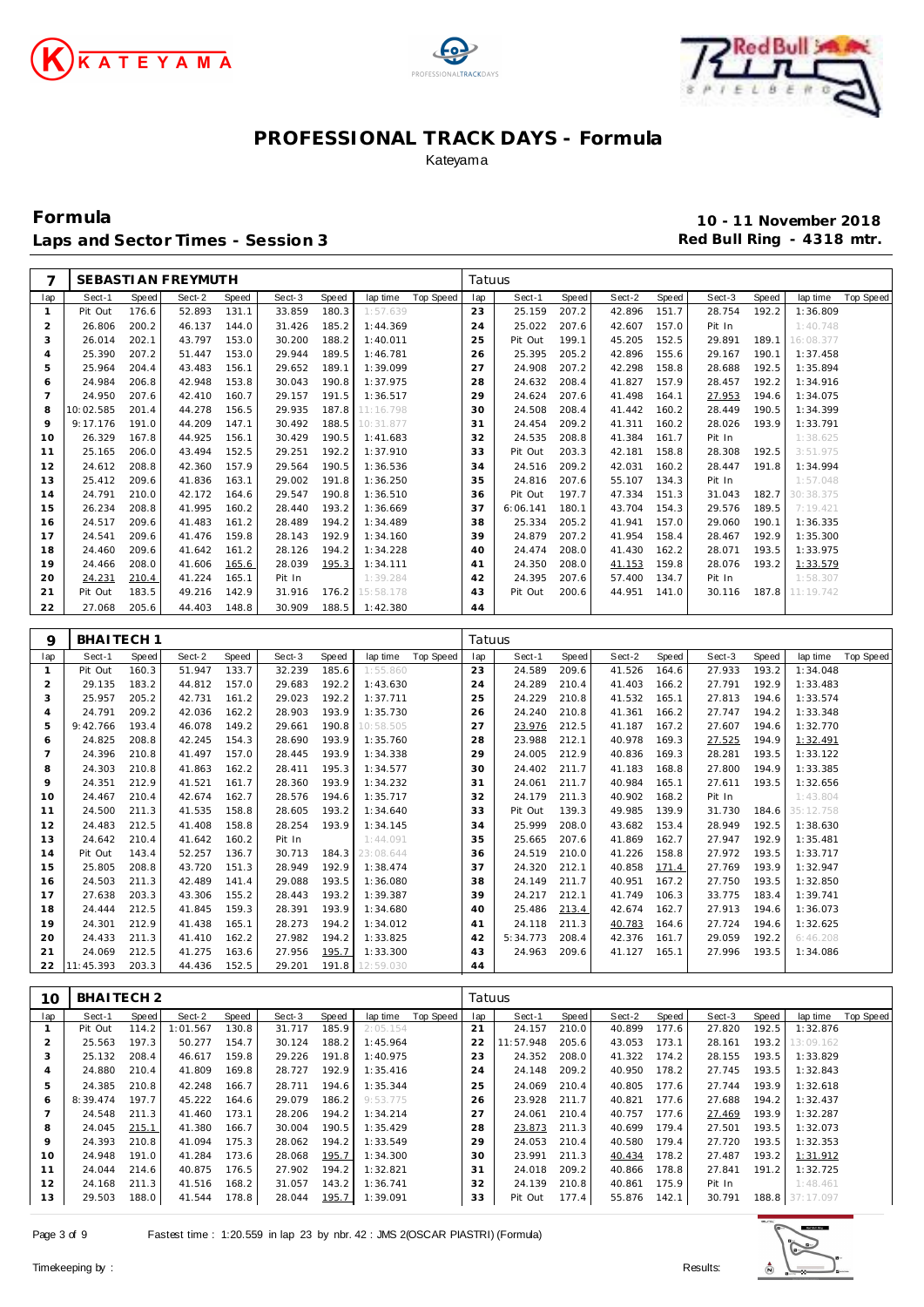





### **Formula 10 - 11 November 2018** Red Bull Ring - 4318 mtr.

|  | Laps and Sector Times - Session 3 |
|--|-----------------------------------|
|--|-----------------------------------|

| $\overline{A}$ | 24.056  | 212.5 | 40.800 | 178.8              | 27.940 | 193.2 | 1:32.796  | 34 | 27.807   | 160.7 | 46.815 | 143.2              | 30.932 | 190.8 | 1:45.554 |
|----------------|---------|-------|--------|--------------------|--------|-------|-----------|----|----------|-------|--------|--------------------|--------|-------|----------|
| -5             | 24.063  | 212.1 | 42.020 | 155.2 <sub>1</sub> | Pit In |       | 1:46.324  | 35 | 24.607   | 209.2 | 49.182 | 171.4              | 28.212 | 192.5 | 1:42.001 |
| 6              | Pit Out | 187.7 | 45.699 | 157.4              | 29.758 | 189.1 | 24:51.322 | 36 | 24.287   | 210.8 | 41.833 | 178.2              | 27.787 | 194.2 | 1:33.907 |
| 17             | 24.859  | 208.0 | 42.806 | 169.3              | 28.435 | 192.2 | 1:36.100  | 37 | 24.282   | 210.8 | 41.063 | 176.5              | 27.823 | 193.5 | 1:33.168 |
| 18             | 24.278  | 208.8 | 41.773 | 175.9              | 27.916 | 193.5 | 1:33.967  | 38 | 24.178   | 211.7 | 40.796 | 180.6              | 27.966 | 193.2 | 1:32.940 |
| 19             | 24.365  | 211.3 | 41.293 | 178.8              | 27.871 | 193.9 | 1:33.529  | 39 | 24.170   | 210.4 | 40.670 | 177.6              | 27.561 | 194.9 | 1:32.401 |
| 20             | 24.304  | 210.4 | 41.066 | 177.6              | 27.779 | 193.5 | 1:33.149  | 40 | 6:30.288 | 158.4 | 52.195 | 170.3 <sub>1</sub> | 27.710 | 195.3 | 7:50.193 |

| 14             | BHAITECH <sub>3</sub> |       |          |       |        |       |           |           | Tatuus         |           |       |        |       |          |       |           |           |
|----------------|-----------------------|-------|----------|-------|--------|-------|-----------|-----------|----------------|-----------|-------|--------|-------|----------|-------|-----------|-----------|
| lap            | Sect-1                | Speed | Sect-2   | Speed | Sect-3 | Speed | lap time  | Top Speed | lap            | Sect-1    | Speed | Sect-2 | Speed | Sect-3   | Speed | lap time  | Top Speed |
|                | Pit Out               | 165.9 | 55.752   | 121.9 | 34.184 | 179.4 | 2:02.747  |           | 18             | 27.995    | 207.2 | 42.481 | 171.4 | 30.419   | 189.1 | 1:40.895  |           |
| 2              | 27.609                | 139.3 | 48.485   | 127.1 | 35.769 | 185.2 | 1:51.863  |           | 19             | 24.712    | 208.8 | 41.757 | 171.4 | 28.549   | 193.5 | 1:35.018  |           |
| 3              | 26.451                | 204.0 | 49.211   | 166.7 | 33.562 | 187.8 | 1:49.224  |           | 20             | 24.307    | 209.2 | 48.868 | 156.5 | Pit In   |       | 1:49.044  |           |
| 4              | 25.114                | 208.0 | : 04.978 | 150.8 | Pit In |       | 2:09.407  |           | $2^{\cdot}$    | Pit Out   | 161.0 | 45.505 | 169.3 | 29.886   | 179.1 | 13:09.503 |           |
| 5              | Pit Out               | 159.3 | 48.983   | 147.1 | 31.574 | 185.2 | 35:08.191 |           | 22             | 26.522    | 205.6 | 42.104 | 173.6 | 28.929   | 191.5 | 1:37.555  |           |
| 6              | 6:48.875              | 183.8 | 45.101   | 151.7 | 32.170 | 184.0 | 8:06.146  |           | 23             | 5:39.807  | 172.6 | 44.752 | 170.9 | 28.586   | 192.5 | 6:53.145  |           |
| $\overline{7}$ | 25.321                | 202.9 | 44.444   | 161.7 | 29.839 | 189.1 | 1:39.604  |           | 24             | 24.640    | 207.6 | 42.531 | 169.8 | 28.529   | 192.2 | 1:35.700  |           |
| 8              | 25.004                | 208.8 | 46.970   | 161.2 | 29.283 | 192.5 | 1:41.257  |           | 25             | 25.357    | 207.6 | 42.316 | 170.9 | 28.291   | 193.5 | 1:35.964  |           |
| 9              | 24.544                | 209.6 | 41.751   | 170.9 | 28.658 | 193.5 | 1:34.953  |           | 26             | 24.278    | 209.2 | 43.503 | 174.2 | 28.321   | 192.5 | 1:36.102  |           |
| 10             | 24.200                | 210.8 | 41.924   | 172.0 | 28.447 | 191.8 | 1:34.571  |           | 27             | 24.206    | 210.0 | 41.351 | 172.0 | 28.175   | 193.5 | 1:33.732  |           |
| 11             | 24.649                | 210.4 | 41.378   | 169.3 | 28.253 | 193.2 | 1:34.280  |           | 28             | 24.232    | 210.0 | 40.936 | 174.2 | 28.244   | 193.2 | 1:33.412  |           |
| 12             | 24.117                | 211.3 | 41.660   | 173.1 | 28.167 | 193.9 | 1:33.944  |           | 29             | 10:27.536 | 144.0 | 51.010 | 137.1 | 32.735   | 179.4 | 11:51.281 |           |
| 13             | 24.091                | 210.8 | 41.277   | 173.6 | 28.433 | 193.9 | 1:33.801  |           | 30             | 27.430    | 174.3 | 45.474 | 150.4 | 30.654   | 179.1 | 1:43.558  |           |
| 14             | 24.126                | 210.4 | 41.244   | 175.3 | 28.166 | 194.6 | 1:33.536  |           | 3 <sup>2</sup> | 25.874    | 209.2 | 42.418 | 169.8 | 29.829   | 177.3 | 1:38.121  |           |
| 15             | 24.099                | 210.8 | 43.404   | 175.3 | 28.522 | 190.8 | 1:36.025  |           | 32             | 24.826    | 211.3 | 42.321 | 163.6 | 1:11.561 | 177.0 | 2:18.708  |           |
| 16             | 18:28.212             | 164.9 | 49.783   | 142.9 | 32.450 | 184.3 | 19:50.445 |           | 33             | 25.196    | 209.2 | 41.095 | 173.1 | 28.171   | 191.5 | 1:34.462  |           |
| 17             | 26.841                | 185.1 | 44.164   | 164.1 | 29.610 | 188.2 | 1:40.615  |           | 34             | 24.067    | 210.8 | Pit In |       | Pit In   |       | 6:16.672  |           |

| 15             | BHAITECH 4 |       |        |       |        |       |           |           | Tatuus         |           |       |        |       |        |       |           |                  |
|----------------|------------|-------|--------|-------|--------|-------|-----------|-----------|----------------|-----------|-------|--------|-------|--------|-------|-----------|------------------|
| lap            | Sect-1     | Speed | Sect-2 | Speed | Sect-3 | Speed | lap time  | Top Speed | lap            | Sect-1    | Speed | Sect-2 | Speed | Sect-3 | Speed | lap time  | <b>Top Speed</b> |
|                | Pit Out    | 179.8 | 44.793 | 154.3 | 29.810 | 175.0 | 5:25.295  |           | 19             | 23.870    | 212.1 | 40.527 | 174.2 | 27.551 | 194.9 | 1:31.948  |                  |
| $\overline{c}$ | 26.083     | 203.3 | 42.379 | 163.1 | 28.920 | 192.9 | 1:37.382  |           | 20             | 24.539    | 213.4 | 40.507 | 178.2 | 27.407 | 196.0 | 1:32.453  |                  |
| 3              | 24.713     | 210.4 | 43.865 | 165.6 | 28.330 | 194.6 | 1:36.908  |           | 2 <sup>1</sup> | 23.785    | 212.5 | 40.531 | 176.5 | 27.557 | 194.6 | 1:31.873  |                  |
| 4              | 24.620     | 207.6 | 41.655 | 168.8 | 28.039 | 195.7 | 1:34.314  |           | 22             | 23.795    | 212.5 | 40.398 | 176.5 | 27.306 | 195.7 | 1:31.499  |                  |
| 5              | 24.098     | 211.3 | 41.122 | 172.0 | 27.730 | 196.0 | 1:32.950  |           | 23             | 23.764    | 212.5 | 40.570 | 179.4 | 27.334 | 196.0 | 1:31.668  |                  |
| 6              | 8:59.446   | 203.7 | 42.863 | 162.7 | 28.450 | 193.9 | 10:10.759 |           | 24             | 27.308    | 167.2 | 50.639 | 150.8 | 27.848 | 196.4 | 1:45.795  |                  |
|                | 24.747     | 212.1 | 41.426 | 166.7 | 27.920 | 194.9 | 1:34.093  |           | 25             | 23.852    | 211.7 | 40.357 | 178.2 | 27.473 | 192.9 | 1:31.682  |                  |
| 8              | 24.125     | 211.3 | 40.986 | 169.3 | 27.849 | 195.3 | 1:32.960  |           | 26             | 46:16.838 | 185.4 | 43.419 | 164.1 | 28.781 | 189.1 | 47:29.038 |                  |
| 9              | 24.133     | 211.3 | 41.061 | 174.2 | 27.630 | 195.3 | 1:32.824  |           | 27             | 25.073    | 196.6 | 41.179 | 175.3 | 28.077 | 193.9 | 1:34.329  |                  |
| 10             | 24.083     | 211.3 | 41.452 | 175.3 | 27.700 | 194.9 | 1:33.235  |           | 28             | 24.183    | 207.6 | 40.726 | 177.0 | 27.751 | 194.2 | 1:32.660  |                  |
| 11             | 23.942     | 211.7 | 40.529 | 174.2 | 27.501 | 196.0 | 1:31.972  |           | 29             | 24.030    | 208.4 | 40.648 | 173.6 | 27.619 | 194.2 | 1:32.297  |                  |
| 12             | 23.913     | 211.7 | 41.165 | 170.9 | 27.767 | 194.6 | 1:32.845  |           | 30             | 24.008    | 208.4 | 40.477 | 177.0 | 27.700 | 193.5 | 1:32.185  |                  |
| 13             | 23.978     | 211.7 | 40.629 | 175.9 | 27.588 | 196.7 | 1:32.195  |           | 31             | 24.016    | 208.4 | 40.699 | 175.3 | 27.601 | 192.9 | 1:32.316  |                  |
| 14             | 23.881     | 211.7 | 40.610 | 178.2 | 27.704 | 192.2 | 1:32.195  |           | 32             | 24.196    | 208.0 | 40.847 | 173.6 | 27.630 | 193.9 | 1:32.673  |                  |
| 15             | 24.000     | 210.8 | 40.562 | 175.9 | Pit In |       | 1:40.224  |           | 33             | 14:09.378 | 193.4 | 44.659 | 150.4 | 30.416 | 178.2 | 15:24.453 |                  |
| 16             | Pit Out    | 204.8 | 45.721 | 164.1 | 29.272 | 184.6 | 19:00.808 |           | 34             | 26.329    | 193.1 | 42.689 | 161.2 | 28.279 | 194.2 | 1:37.297  |                  |
| 17             | 25.373     | 203.7 | 41.754 | 170.3 | 27.922 | 195.3 | 1:35.049  |           | 35             | 24.260    | 210.4 | 41.290 | 174.8 | 27.782 | 196.0 | 1:33.332  |                  |
| 18             | 24.113     | 211.7 | 40.775 | 173.6 | 27.506 | 196.4 | 1:32.394  |           | 36             | 6:29.590  | 155.8 | 53.362 | 161.7 | 28.091 | 196.0 | 7:51.043  |                  |

| 21  | ULYSSE DE PAUW |       |        |       |        |       |                 |           | Tatuus |         |       |        |       |        |       |           |           |
|-----|----------------|-------|--------|-------|--------|-------|-----------------|-----------|--------|---------|-------|--------|-------|--------|-------|-----------|-----------|
| lap | Sect-1         | Speed | Sect-2 | Speed | Sect-3 | Speed | lap time        | Top Speed | lap    | Sect-1  | Speed | Sect-2 | Speed | Sect-3 | Speed | lap time  | Top Speed |
|     | Pit Out        | 149.4 | 51.132 | 144.0 | 33.328 | 164.4 | 1:55.975        |           | 24     | 24.267  | 210.4 | 40.696 | 177.0 | Pit In |       | 1:37.980  |           |
| 2   | 28.731         | 165.9 | 46.409 | 160.2 | 30.826 | 181.2 | 1:45.966        |           | 25     | Pit Out | 182.3 | 43.178 | 172.0 | 28.616 | 191.5 | 12:51.539 |           |
| 3   | 25.915         | 207.2 | 43.152 | 169.8 | 30.561 | 189.8 | 1:39.628        |           | 26     | 24.337  | 208.4 | 40.872 | 178.2 | 27.725 | 193.9 | 1:32.934  |           |
| 4   | 6:42.706       | 190.0 | 43.850 | 161.7 | 29.985 | 187.2 | 7:56.541        |           | 27     | 24.146  | 209.6 | 40.566 | 178.8 | 27.664 | 193.9 | 1:32.376  |           |
| 5   | 25.520         | 197.3 | 42.464 | 170.3 | 28.840 | 193.2 | 1:36.824        |           | 28     | 26.052  | 205.6 | 41.343 | 179.4 | 27.753 | 192.9 | 1:35.148  |           |
| 6   | 25.291         | 208.4 | 41.799 | 174.2 | 28.692 | 191.8 | 1:35.782        |           | 29     | 24.121  | 209.2 | 40.467 | 171.4 | 27.837 | 194.6 | 1:32.425  |           |
|     | 25.459         | 211.7 | 41.205 | 174.2 | 28.863 | 192.5 | 1:35.527        |           | 30     | 23.933  | 210.8 | 40.548 | 176.5 | 27.672 | 195.3 | 1:32.153  |           |
| 8   | 12:43.189      | 162.2 | 46.638 | 158.8 | 30.537 |       | 176.8 14:00.364 |           | 31     | 23.890  | 211.3 | 40.659 | 177.6 | 27.673 | 195.3 | 1:32.222  |           |
| 9   | 26.943         | 190.3 | 43.986 | 170.9 | 28.912 | 191.8 | 1:39.841        |           | 32     | 23.966  | 212.9 | 40.726 | 179.4 | Pit In |       | 1:36.673  |           |
| 10  | 24.618         | 209.6 | 41.475 | 169.3 | 29.295 | 193.5 | 1:35.388        |           | 33     | Pit Out | 183.5 | 42.783 | 174.8 | 28.151 | 193.5 | 10:38.975 |           |
| 11  | 24.259         | 211.3 | 40.825 | 180.6 | 28.072 | 193.9 | 1:33.156        |           | 34     | 24.231  | 208.4 | 40.695 | 178.8 | 27.766 | 193.9 | 1:32.692  |           |
| 12  | 24.391         | 208.4 | 40.725 | 177.0 | 27.749 | 194.6 | 1:32.865        |           | 35     | 24.137  | 209.2 | 40.733 | 178.8 | 27.657 | 194.2 | 1:32.527  |           |
| 13  | 24.261         | 209.2 | 40.706 | 178.8 | 27.731 | 194.9 | 1:32.698        |           | 36     | 24.000  | 208.8 | 40.768 | 179.4 | 27.473 | 195.7 | 1:32.241  |           |
| 14  | 24.074         | 209.6 | 40.487 | 180.6 | 27.617 | 193.5 | 1:32.178        |           | 37     | 23.974  | 208.4 | 40.449 | 180.6 | 27.566 | 194.6 | 1:31.989  |           |
| 15  | 24.108         | 208.8 | 40.526 | 180.6 | 27.605 | 193.5 | 1:32.239        |           | 38     | 24.060  | 208.0 | 40.445 | 179.4 | 27.503 | 194.9 | 1:32.008  |           |

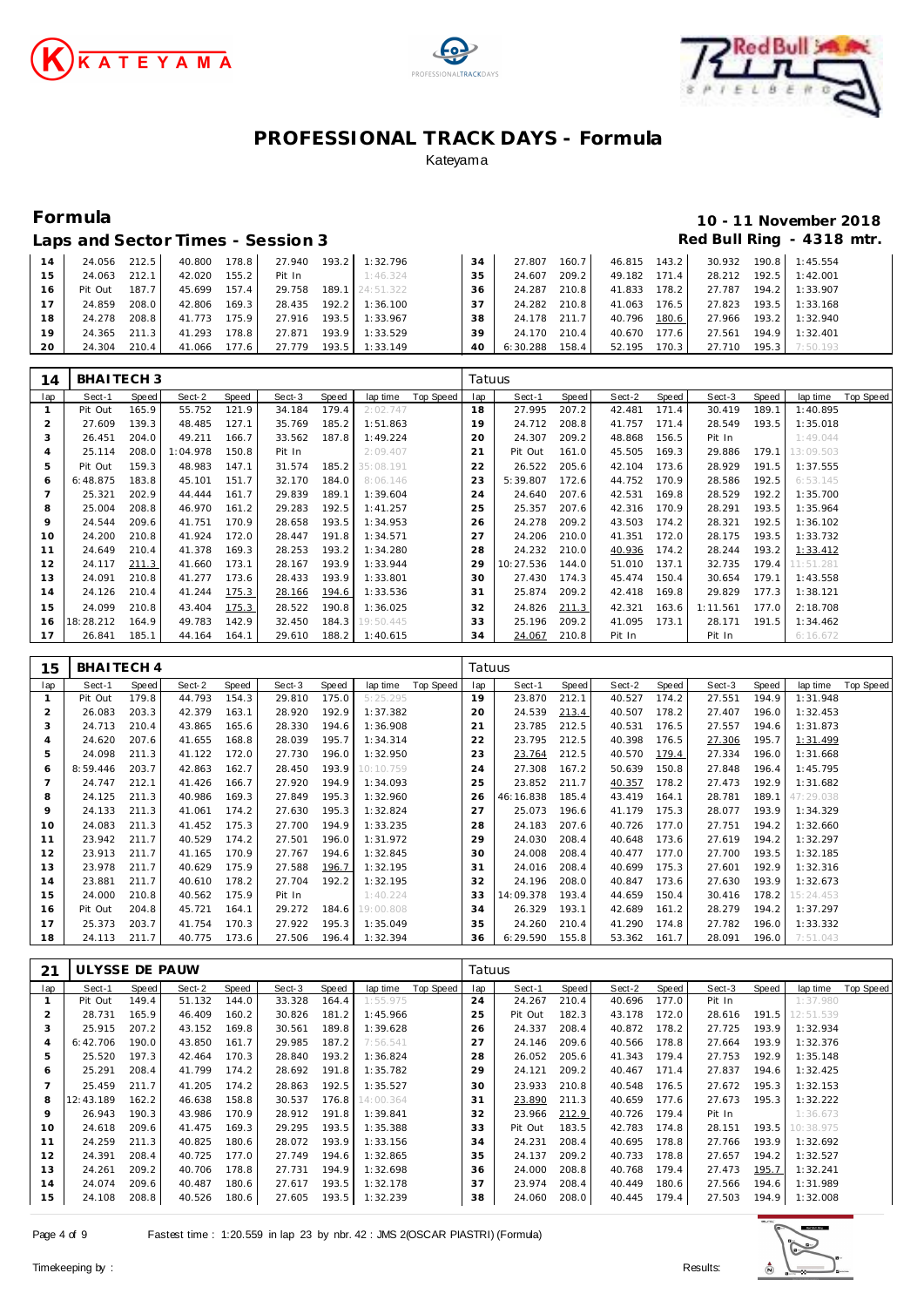





# **Formula 10 - 11 November 2018**

|    |         |       | Laps and Sector Times - Session 3 |       |        |       |           |    |          |       |        |                        |        |       | Red Bull Ring - 4318 |
|----|---------|-------|-----------------------------------|-------|--------|-------|-----------|----|----------|-------|--------|------------------------|--------|-------|----------------------|
|    |         |       |                                   |       |        |       |           |    |          |       |        |                        |        |       |                      |
| 16 | 24.179  | 208.0 | 40.553                            | 181.2 | Pit In |       | 1:36.482  | 39 | 23.975   | 208.8 | 42.807 | 170.9                  | Pit In |       | 1:40.081             |
| 17 | Pit Out | 188.3 | 44.385                            | 150.4 | 29.642 | 192.2 | 15:40.925 | 40 | Pit Out  | 156.3 | 48.624 | $153.8$ $\blacksquare$ | 31.082 |       | 170.3 27:27.448      |
| 18 | 24.463  | 208.8 | 41.430                            | 176.5 | 27.964 | 192.9 | 1:33.857  | 41 | 27.983   | 162.7 | 44.282 | 172.0                  | 28.757 | 194.2 | 1:41.022             |
| 19 | 24.255  | 209.2 | 40.908                            | 177.0 | 27.723 | 194.9 | 1:32.886  | 42 | 24.431   | 205.2 | 40.991 | 178.8                  | 27.474 | 194.9 | 1:32.896             |
| 20 | 24.169  | 209.6 | 40.803                            | 177.0 | 27.638 | 195.3 | 1:32.610  | 43 | 24.083   | 209.6 | 40.673 | 178.8                  | 27.575 | 194.2 | 1:32.331             |
| 21 | 23.945  | 212.1 | 40.811                            | 178.2 | 28.499 | 182.4 | 1:33.255  | 44 | 24.080   | 209.6 | 40.716 | 180.0                  | 27.581 | 194.2 | 1:32.377             |
| 22 | 24.296  | 210.4 | 40.835                            | 178.2 | 27.640 | 195.7 | 1:32.771  | 45 | 24.082   | 209.6 | 40.372 | 179.4                  | 27.300 | 194.9 | 1:31.754             |
| 23 | 24.364  | 209.6 | 40.657                            | 176.5 | 27.646 | 193.2 | 1:32.667  | 46 | 7:02.214 | 201.7 | 41.569 | 164.6                  | 31.665 | 194.2 | 8:15.448             |

| 22             |          |       | ARTEM LOBANENKO |       |        |       |           |           | Renault |          |       |        |       |        |       |           |                  |
|----------------|----------|-------|-----------------|-------|--------|-------|-----------|-----------|---------|----------|-------|--------|-------|--------|-------|-----------|------------------|
| lap            | Sect-1   | Speed | Sect-2          | Speed | Sect-3 | Speed | lap time  | Top Speed | lap     | Sect-1   | Speed | Sect-2 | Speed | Sect-3 | Speed | lap time  | <b>Top Speed</b> |
|                | Pit Out  | 158.1 | 48.333          | 146.3 | Pit In |       | 4:09.804  |           | 18      | 23.654   | 217.2 | 40.239 | 176.5 | 27.171 | 198.5 | 1:31.064  |                  |
| 2              | Pit Out  | 175.4 | 43.420          | 157.4 | 28.734 | 192.9 | 1:58.331  |           | 19      | 23.550   | 219.0 | 40.049 | 175.3 | 27.721 | 198.9 | 1:31.320  |                  |
| 3              | 24.429   | 211.7 | 41.392          | 169.3 | 28.076 | 195.7 | 1:33.897  |           | 20      | 23.651   | 216.8 | 40.088 | 172.5 | 26.940 | 199.3 | 1:30.679  |                  |
| 4              | 24.033   | 213.8 | 41.900          | 169.8 | 27.542 | 198.2 | 1:33.475  |           | 21      | 23.489   | 218.6 | 39.628 | 177.0 | 27.149 | 199.6 | 1:30.266  |                  |
| 5              | 23.896   | 215.1 | 40.526          | 168.2 | 27.278 | 198.5 | 1:31.700  |           | 22      | 23.514   | 217.2 | 41.232 | 153.8 | 27.643 | 197.8 | 1:32.389  |                  |
| 6              | 23.710   | 215.5 | 40.780          | 174.8 | 27.746 | 197.4 | 1:32.236  |           | 23      | 23.565   | 217.2 | 40.094 | 172.0 | 26.889 | 200.0 | 1:30.548  |                  |
| $\overline{7}$ | 8:30.300 | 206.0 | 42.891          | 167.7 | 28.431 | 192.2 | 9:41.622  |           | 24      | 23.438   | 217.2 | 39.889 | 176.5 | 26.693 | 199.6 | 1:30.020  |                  |
| 8              | 24.101   | 215.1 | 40.761          | 170.3 | 27.302 | 198.9 | 1:32.164  |           | 25      | 26.521   | 210.0 | 41.557 | 159.3 | Pit In |       | 1:42.116  |                  |
| $\circ$        | 23.705   | 215.9 | 40.309          | 168.2 | 27.371 | 198.5 | 1:31.385  |           | 26      | Pit Out  | 164.7 | 46.700 | 150.0 | 30.378 | 188.2 | 42:29.134 |                  |
| 10             | 23.788   | 215.5 | 40.132          | 170.3 | 27.158 | 198.9 | 1:31.078  |           | 27      | 3:51.776 | 206.0 | 41.212 | 172.5 | 27.243 | 198.2 | 5:00.231  |                  |
| 11             | 23.421   | 217.7 | 40.470          | 171.4 | 27.071 | 198.9 | 1:30.962  |           | 28      | 24.127   | 213.4 | 40.049 | 174.2 | 27.052 | 198.5 | 1:31.228  |                  |
| 12             | 23.709   | 215.1 | 40.259          | 171.4 | 27.040 | 198.5 | 1:31.008  |           | 29      | 23.675   | 215.9 | 40.197 | 175.9 | 26.754 | 200.4 | 1:30.626  |                  |
| 13             | 23.681   | 215.9 | 40.312          | 158.4 | Pit In |       | 1:38.537  |           | 30      | 23.547   | 215.1 | 39.859 | 177.0 | 27.317 | 190.5 | 1:30.723  |                  |
| 14             | Pit Out  | 186.0 | 44.465          | 154.7 | 29.350 | 189.8 | 15:45.767 |           | 31      | 23.737   | 216.4 | 39.802 | 176.5 | 26.702 | 200.0 | 1:30.241  |                  |
| 15             | 25.180   | 209.2 | 41.219          | 172.5 | 27.962 | 197.4 | 1:34.361  |           | 32      | 24.202   | 212.9 | 40.292 | 179.4 | 26.721 | 199.6 | 1:31.215  |                  |
| 16             | 5:26.517 | 148.5 | 45.864          | 169.8 | 28.368 | 189.5 | 6:40.749  |           | 33      | 23.580   | 215.9 | 39.804 | 178.8 | 26.724 | 198.2 | 1:30.108  |                  |
| 17             | 24.213   | 215.1 | 40.392          | 169.8 | 27.109 | 199.3 | 1:31.714  |           | 34      | 23.658   | 216.4 | Pit In |       | Pit In |       | 5:41.075  |                  |

| 23                    |          |       | KONSTA LAPPALAINEN |       |        |       |           |           | Renault |           |              |        |       |        |       |           |           |
|-----------------------|----------|-------|--------------------|-------|--------|-------|-----------|-----------|---------|-----------|--------------|--------|-------|--------|-------|-----------|-----------|
| lap                   | Sect-1   | Speed | Sect-2             | Speed | Sect-3 | Speed | lap time  | Top Speed | lap     | Sect-1    | <b>Speed</b> | Sect-2 | Speed | Sect-3 | Speed | lap time  | Top Speed |
|                       | Pit Out  | 156.1 | 47.998             | 148.8 | 31.347 | 177.9 | 1:50.581  |           | 21      | 24.125    | 213.8        | 40.521 | 173.6 | 27.524 | 197.8 | 1:32.170  |           |
| $\overline{c}$        | 26.358   | 189.7 | 43.327             | 158.8 | 28.457 | 194.2 | 1:38.142  |           | 22      | 23.844    | 215.1        | 40.358 | 172.0 | 27.243 | 198.2 | 1:31.445  |           |
| 3                     | 24.443   | 212.1 | 42.305             | 165.1 | 27.852 | 196.7 | 1:34.600  |           | 23      | 23.957    | 214.6        | 40.368 | 175.3 | 27.196 | 198.9 | 1:31.521  |           |
| $\boldsymbol{\Delta}$ | 23.994   | 214.2 | 40.993             | 168.8 | 27.736 | 196.7 | 1:32.723  |           | 24      | 23.747    | 215.5        | 40.243 | 174.2 | 27.150 | 199.3 | 1:31.140  |           |
| 5                     | 24.040   | 213.8 | 40.574             | 169.3 | 27.559 | 197.4 | 1:32.173  |           | 25      | 23.671    | 215.5        | 40.235 | 172.5 | 27.024 | 199.3 | 1:30.930  |           |
| 6                     | 8:00.611 | 171.0 | 45.224             | 156.5 | 29.814 | 193.9 | 9:15.649  |           | 26      | 47:49.004 | 172.1        | 43.737 | 156.1 | 28.721 | 194.2 | 49:01.462 |           |
|                       | 24.240   | 215.1 | 41.582             | 167.2 | 27.594 | 197.4 | 1:33.416  |           | 27      | 24.332    | 208.8        | 40.770 | 175.3 | 27.582 | 196.7 | 1:32.684  |           |
| 8                     | 23.915   | 215.1 | 40.602             | 177.0 | 27.945 | 197.8 | 1:32.462  |           | 28      | 23.817    | 212.1        | 40.505 | 169.8 | 27.497 | 193.2 | 1:31.819  |           |
| 9                     | 23.909   | 213.8 | 40.289             | 175.3 | 27.459 | 197.1 | 1:31.657  |           | 29      | 23.752    | 213.8        | 40.470 | 171.4 | 27.222 | 198.2 | 1:31.444  |           |
| 10                    | 23.633   | 215.9 | 40.164             | 175.3 | 27.373 | 199.3 | 1:31.170  |           | 30      | 23.848    | 212.5        | 40.230 | 173.1 | 27.090 | 198.2 | 1:31.168  |           |
| 11                    | 23.675   | 215.5 | 40.115             | 175.9 | 29.009 | 197.8 | 1:32.799  |           | 31      | 23.647    | 214.6        | 40.258 | 172.0 | 27.226 | 198.5 | 1:31.131  |           |
| 12                    | 23.812   | 215.5 | 40.171             | 174.8 | 27.418 | 198.2 | 1:31.401  |           | 32      | 10:11.849 | 169.6        | 46.655 | 119.2 | 30.149 | 186.5 | 11:28.653 |           |
| 13                    | 23.898   | 216.4 | 40.834             | 172.5 | 27.144 | 198.5 | 1:31.876  |           | 33      | 25.309    | 199.1        | 41.622 | 166.2 | 27.572 | 196.7 | 1:34.503  |           |
| 14                    | 23.727   | 214.6 | 40.140             | 168.8 | 27.276 | 198.2 | 1:31.143  |           | 34      | 23.987    | 212.9        | 40.416 | 175.3 | 27.086 | 197.8 | 1:31.489  |           |
| 15                    | 23.687   | 216.4 | 40.002             | 175.3 | 27.022 | 198.9 | 1:30.711  |           | 35      | 23.882    | 213.8        | 40.332 | 173.6 | 54.776 | 137.6 | 1:58.990  |           |
| 16                    | 23.587   | 217.2 | 42.439             | 159.8 | Pit In |       | 1:41.335  |           | 36      | 26.097    | 209.6        | 40.680 | 170.9 | 27.257 | 198.2 | 1:34.034  |           |
| 17                    | Pit Out  | 47.9  | Pit In             |       | Pit In |       | 16:04.495 |           | 37      | 23.645    | 214.2        | 40.048 | 173.6 | 26.951 | 199.3 | 1:30.644  |           |
| 18                    | Pit Out  | 185.1 | 47.573             | 153.0 | 30.527 | 174.8 | 4:51.841  |           | 38      | 6:31.195  | 209.6        | 41.713 | 161.2 | 27.703 | 197.4 | 7:40.611  |           |
| 19                    | 25.480   | 202.9 | 43.830             | 158.4 | 28.524 | 195.7 | 1:37.834  |           | 39      | 23.919    | 214.2        | 40.234 | 173.6 | 27.076 | 198.2 | 1:31.229  |           |
| 20                    | 24.103   | 214.6 | 40.712             | 168.2 | 27.358 | 199.3 | 1:32.173  |           | 40      |           |              |        |       |        |       |           |           |

| 24  |          |       | UMBERTO LAGANELLA |       |        |       |                 |           | Tatuus |         |       |        |       |        |       |           |           |
|-----|----------|-------|-------------------|-------|--------|-------|-----------------|-----------|--------|---------|-------|--------|-------|--------|-------|-----------|-----------|
| lap | Sect-1   | Speed | Sect-2            | Speed | Sect-3 | Speed | lap time        | Top Speed | lap    | Sect-1  | Speed | Sect-2 | Speed | Sect-3 | Speed | lap time  | Top Speed |
|     | Pit Out  | 163.4 | 51.044            | 136.0 | 31.971 | 181.5 | 1:53.492        |           | 24     | 23.968  | 209.6 | 46.713 | 172.5 | Pit In |       | 1:45.532  |           |
|     | 26.335   | 199.9 | 43.747            | 159.3 | 29.603 | 189.5 | 1:39.685        |           | 25     | Pit Out | 199.9 | 43.026 | 164.6 | 37.885 | 144.0 | 34:04.147 |           |
| 3   | 28.950   | 196.9 | 46.057            | 166.2 | 29.549 | 191.8 | 1:44.556        |           | 26     | 26.373  | 203.7 | 41.361 | 172.0 | 27.697 | 194.6 | 1:35.431  |           |
| 4   | 24.861   | 205.6 | 41.746            | 168.2 | 28.157 | 193.5 | 1:34.764        |           | 27     | 24.412  | 209.6 | 40.818 | 170.9 | 27.810 | 194.9 | 1:33.040  |           |
| 5   | 24.624   | 206.0 | 41.490            | 173.1 | 28.365 | 193.5 | 1:34.479        |           | 28     | 24.083  | 210.8 | 40.685 | 174.2 | 27.441 | 195.3 | 1:32.209  |           |
| 6   | 24.647   | 209.2 | 41.159            | 169.8 | 28.044 | 194.6 | 1:33.850        |           | 29     | 24.147  | 209.2 | 40.448 | 173.6 | 27.399 | 194.9 | 1:31.994  |           |
|     | 4:15.744 | 203.7 | 44.084            | 165.6 | 28.756 | 192.5 | 5:28.584        |           | 30     | 32.528  | 135.6 | 50.580 | 97.1  | 29.292 | 194.6 | 1:52.400  |           |
| 8   | 24.502   | 209.2 | 41.675            | 169.3 | 28.109 | 196.0 | 1:34.286        |           | 31     | 24.460  | 209.2 | 40.743 | 170.3 | 27.741 | 194.6 | 1:32.944  |           |
| 9   | 24.260   | 209.6 | 40.873            | 169.3 | 27.777 | 196.7 | 1:32.910        |           | 32     | 24.137  | 210.8 | 40.571 | 174.2 | 27.345 | 195.7 | 1:32.053  |           |
| 10  | 24.105   | 210.8 | 40.811            | 169.3 | 27.982 | 196.4 | 1:32.898        |           | 33     | 23.917  | 211.3 | 40.497 | 172.5 | 27.495 | 195.3 | 1:31.909  |           |
| 11  | 24.753   | 209.6 | 40.873            | 170.3 | 27.914 | 195.7 | 1:33.540        |           | 34     | 23.817  | 211.7 | 40.418 | 172.5 | 27.437 | 196.4 | 1:31.672  |           |
| 12  | 9:36.478 | 147.9 | 55.009            | 159.8 | 28.990 |       | 191.8 11:00.477 |           | 35     | 24.150  | 210.4 | 40.411 | 173.1 | 27.293 | 196.7 | 1:31.854  |           |

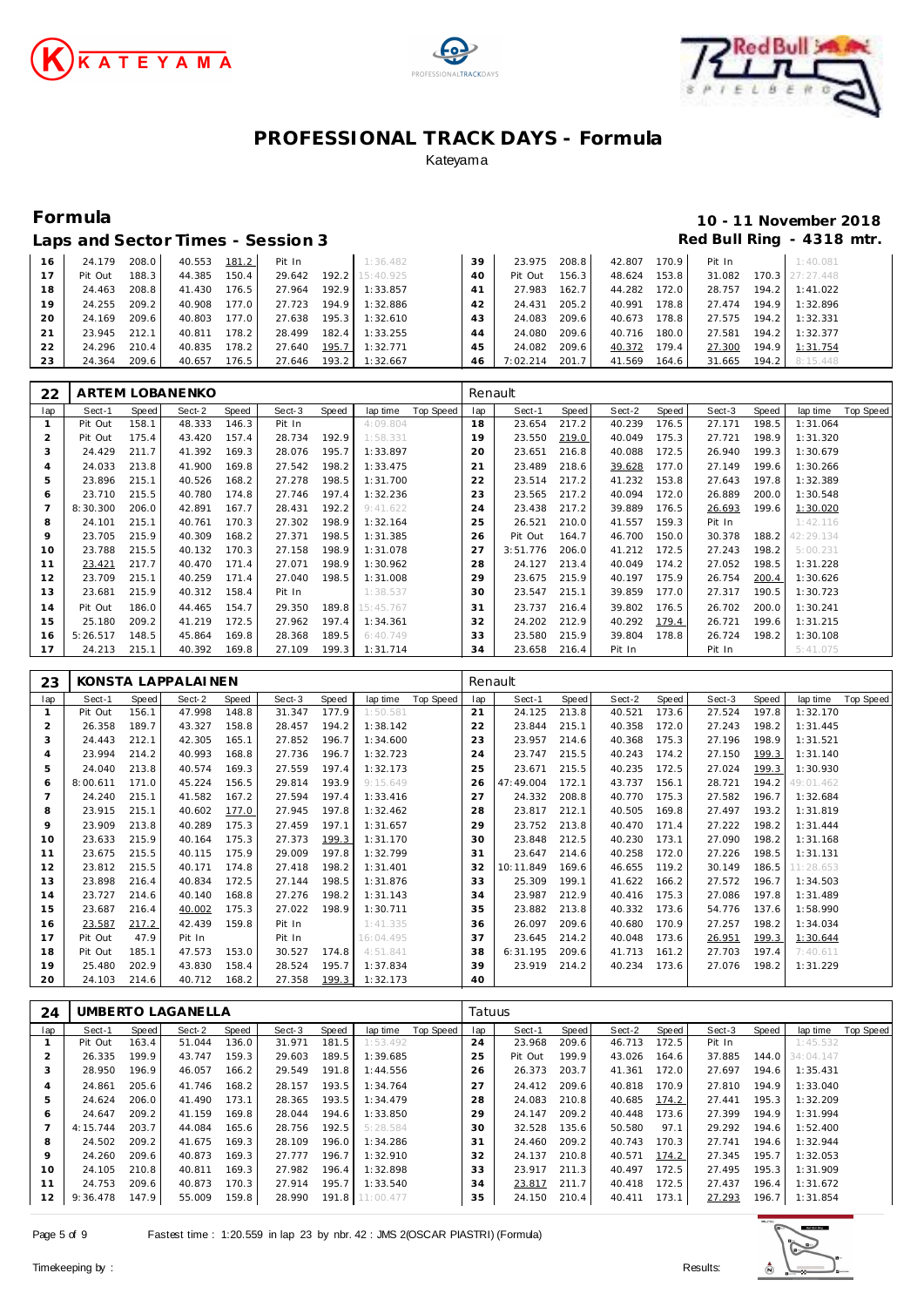





### **Formula 10 - 11 November 2018 Laps and Sector Times - Session 3 Red Bull Ring - 4318 mtr.**

|    |        |       |        |       | Laps and booton innosing bossion o |       |                       |    |         |       |        |       |        |       |                        |
|----|--------|-------|--------|-------|------------------------------------|-------|-----------------------|----|---------|-------|--------|-------|--------|-------|------------------------|
| 13 | 24.487 | 209.2 | 41.125 | 167.2 | 27.921                             |       | 195.7 1:33.533        | 36 | 23.977  | 209.6 | 52.184 | 163.1 | 28.018 |       | 194.2 1:44.179         |
| 14 | 24.113 | 210.4 | 40.874 | 170.9 | 27.940                             | 193.2 | 1:32.927              | 37 | 24.095  | 208.8 | 40.363 | 173.1 | 27.463 | 189.1 | 1:31.921               |
| 15 | 24.143 | 210.8 | 40.895 | 167.7 | 27.680                             | 195.7 | 1:32.718              | 38 | 27.907  | 206.0 | 41.138 | 172.5 | Pit In |       | 1:43.427               |
| 16 | 24.070 | 212.5 | 40.845 | 167.7 | 39.267                             | 190.8 | 1:44.182              | 39 | Pit Out | 201.0 | 42.745 | 161.7 | 28.906 |       | 189.5 35:08.284        |
| 17 | 29.176 | 178.3 | 50.174 | 166.2 | 28.380                             |       | 194.2 1:47.730        | 40 | 24.623  | 206.4 | 41.373 | 167.2 | 27.815 |       | 194.6 1:33.811         |
| 18 | 24.185 | 210.8 | 40.668 | 170.9 | 27.619                             | 196.7 | 1:32.472              | 41 | 24.093  | 209.2 | 40.635 | 174.2 | 27.534 | 195.7 | 1:32.262               |
| 19 | 24.083 | 211.3 | 40.875 | 168.8 | 27.793                             | 196.0 | 1:32.751              | 42 | 24.027  | 209.2 | 40.512 | 172.5 | 27.448 | 196.4 | 1:31.987               |
| 20 | 24.056 | 210.4 | 40.693 | 170.9 | 27.739                             | 194.6 | 1:32.488              | 43 | 23.925  | 210.0 | 40.295 | 174.2 | 27.390 | 197.1 | 1:31.610               |
| 21 | 24.111 | 210.0 | 40.683 | 169.3 | 27.728                             | 196.4 | 1:32.522              | 44 | 24.082  | 208.4 | 52.711 | 169.3 | Pit In |       | 1:50.490               |
| 22 | 24.039 | 209.2 | 40.702 | 173.6 | 27.714                             | 194.2 | 1:32.455              | 45 | Pit Out | 201.4 | 41.673 | 164.1 |        |       | 28.134 194.6 11:59.366 |
| 23 | 24.073 | 210.0 | 40.357 | 172.0 |                                    |       | 27.546 196.4 1:31.976 | 46 |         |       |        |       |        |       |                        |
|    |        |       |        |       |                                    |       |                       |    |         |       |        |       |        |       |                        |

| 27  | JMS 1    |       |        |       |        |       |           |           | Formula |         |       |        |       |        |       |           |           |
|-----|----------|-------|--------|-------|--------|-------|-----------|-----------|---------|---------|-------|--------|-------|--------|-------|-----------|-----------|
| lap | Sect-1   | Speed | Sect-2 | Speed | Sect-3 | Speed | lap time  | Top Speed | lap     | Sect-1  | Speed | Sect-2 | Speed | Sect-3 | Speed | lap time  | Top Speed |
|     | Pit Out  | 169.6 | 41.923 | 160.2 | 26.737 | 223.6 | 1:36.029  |           | 20      | 21.056  | 253.0 | 37.144 | 194.2 | 25.043 | 226.4 | 1:23.243  |           |
|     | 21.519   | 250.7 | 37.078 | 189.5 | 24.999 | 227.8 | 1:23.596  |           | 21      | 20.972  | 253.6 | 37.172 | 157.0 | Pit In |       | 1:33.159  |           |
| 3   | 8:05.423 | 221.7 | 41.654 | 180.0 | 25.542 | 225.0 | 9:12.619  |           | 22      | Pit Out | 242.7 | 39.381 | 186.9 | 25.259 | 225.0 | 9:04.117  |           |
| 4   | 21.203   | 251.2 | 37.384 | 185.6 | 24.834 | 227.4 | 1:23.421  |           | 23      | 21.025  | 251.2 | 36.406 | 195.7 | 24.461 | 227.8 | 1:21.892  |           |
| 5   | 8:54.614 | 169.1 | 40.878 | 167.7 | 26.564 | 224.1 | 10:02.056 |           | 24      | 20.868  | 253.6 | 36.205 | 198.5 | 24.723 | 227.4 | 1:21.796  |           |
| 6   | 21.282   | 252.4 | 37.517 | 186.2 | 24.801 | 226.9 | 1:23.600  |           | 25      | 24.529  | 165.2 | 45.889 | 179.4 | 24.904 | 226.9 | 1:35.322  |           |
|     | 20.885   | 254.2 | 36.762 | 194.2 | 25.204 | 229.3 | 1:22.851  |           | 26      | 20.970  | 253.6 | 36.542 | 195.7 | 24.967 | 227.8 | 1:22.479  |           |
| 8   | 21.209   | 253.6 | 36.552 | 196.4 | 24.602 | 228.8 | 1:22.363  |           | 27      | 20.856  | 255.4 | 36.382 | 199.3 | 24.788 | 228.3 | 1:22.026  |           |
| 9   | 21.326   | 253.6 | 37.176 | 194.2 | 24.599 | 228.8 | 1:23.101  |           | 28      | 20.795  | 256.0 | 37.758 | 183.7 | Pit In |       | 1:30.656  |           |
| 10  | 21.052   | 254.2 | 36.791 | 195.7 | 25.788 | 225.0 | 1:23.631  |           | 29      | Pit Out | 177.4 | 43.560 | 159.3 | 27.072 | 221.3 | 30:23.361 |           |
| 11  | 21.115   | 253.6 | 36.485 | 192.9 | 24.636 | 228.8 | 1:22.236  |           | 30      | 23.180  | 236.3 | 39.763 | 162.7 | 25.701 | 226.4 | 1:28.644  |           |
| 12  | 20.959   | 253.0 | 36.083 | 194.2 | 24.494 | 230.3 | 1:21.536  |           | 31      | 21.042  | 252.4 | 36.419 | 193.5 | 24.341 | 229.3 | 1:21.802  |           |
| 13  | 20.754   | 253.6 | 36.386 | 194.2 | 24.552 | 229.8 | 1:21.692  |           | 32      | 20.814  | 250.7 | 37.178 | 194.2 | 25.289 | 227.4 | 1:23.281  |           |
| 14  | 20.795   | 254.8 | 36.709 | 192.2 | Pit In |       | 1:31.049  |           | 33      | 20.893  | 254.2 | 36.142 | 197.8 | 24.831 | 228.3 | 1:21.866  |           |
| 15  | Pit Out  | 236.9 | 39.300 | 186.9 | 25.519 | 224.5 | 42:24.862 |           | 34      | 20.858  | 253.6 | 36.254 | 197.8 | 24.435 | 229.8 | 1:21.547  |           |
| 16  | 21.270   | 250.1 | 36.640 | 192.2 | 24.756 | 226.9 | 1:22.666  |           | 35      | 20.729  | 250.1 | 37.232 | 195.7 | 24.683 | 228.3 | 1:22.644  |           |
| 17  | 20.885   | 251.8 | 36.206 | 194.9 | 24.367 | 226.9 | 1:21.458  |           | 36      | 20.757  | 256.6 | 36.911 | 186.9 | Pit In |       | 1:34.581  |           |
| 18  | 20.828   | 253.0 | 36.188 | 198.5 | 24.614 | 226.9 | 1:21.630  |           | 37      | Pit Out | 244.4 | 38.045 | 172.0 | 26.066 | 224.5 | 9:47.608  |           |
| 19  | 20.865   | 254.2 | 39.231 | 172.5 | 25.977 | 226.9 | 1:26.073  |           | 38      | 21.179  | 253.0 | 36.519 | 189.5 | 24.728 | 227.8 | 1:22.426  |           |

| 29  | EMILIO CIPRIANI |       |        |       |        |       |           |           | Tatuus |          |       |        |       |        |       |           |           |
|-----|-----------------|-------|--------|-------|--------|-------|-----------|-----------|--------|----------|-------|--------|-------|--------|-------|-----------|-----------|
| lap | Sect-1          | Speed | Sect-2 | Speed | Sect-3 | Speed | lap time  | Top Speed | lap    | Sect-1   | Speed | Sect-2 | Speed | Sect-3 | Speed | lap time  | Top Speed |
|     | Pit Out         | 131.8 | 50.875 | 147.9 | 31.411 | 150.2 | 1:53.896  |           | 18     | 24.209   | 209.2 | 40.928 | 168.2 | 27.798 | 193.9 | 1:32.935  |           |
| 2   | 28.158          | 201.7 | 43.932 | 156.5 | 31.443 | 187.5 | 1:43.533  |           | 19     | 24.251   | 209.6 | 42.025 | 167.7 | 27.789 | 192.9 | 1:34.065  |           |
| 3   | 29.830          | 181.6 | 43.265 | 165.1 | 28.650 | 192.9 | 1:41.745  |           | 20     | 24.363   | 208.4 | 41.118 | 165.6 | 27.861 | 193.5 | 1:33.342  |           |
| 4   | 26.178          | 207.2 | 41.793 | 166.2 | 28.269 | 192.5 | 1:36.240  |           | 21     | 24.396   | 209.6 | 41.654 | 169.8 | 27.907 | 192.9 | 1:33.957  |           |
| 5   | 9:16.319        | 204.0 | 45.604 | 157.4 | 29.297 | 189.8 | 10:31.220 |           | 22     | 24.316   | 210.0 | 40.993 | 170.9 | 27.690 | 193.9 | 1:32.999  |           |
| 6   | 24.990          | 207.2 | 41.800 | 164.1 | 28.364 | 193.2 | 1:35.154  |           | 23     | 25.202   | 209.6 | 40.852 | 169.8 | Pit In |       | 1:41.419  |           |
|     | 24.427          | 209.6 | 41.210 | 172.5 | 27.917 | 194.6 | 1:33.554  |           | 24     | Pit Out  | 202.5 | 45.491 | 128.3 | 28.817 | 193.2 | 8:12.880  |           |
| 8   | 24.373          | 209.2 | 42.379 | 169.3 | 28.201 | 192.9 | 1:34.953  |           | 25     | 24.516   | 208.8 | 41.197 | 168.2 | 27.791 | 192.9 | 1:33.504  |           |
| 9   | 24.345          | 208.8 | 41.260 | 168.2 | 28.179 | 193.2 | 1:33.784  |           | 26     | 24.383   | 208.8 | 40.896 | 169.8 | 27.722 | 194.2 | 1:33.001  |           |
| 10  | 24.318          | 208.8 | 41.206 | 167.7 | 27.848 | 193.9 | 1:33.372  |           | 27     | 24.221   | 209.2 | 40.895 | 168.8 | 27.459 | 194.6 | 1:32.575  |           |
| 11  | 24.278          | 209.2 | 41.252 | 168.8 | 28.054 | 193.9 | 1:33.584  |           | 28     | 24.233   | 209.2 | 40.801 | 167.2 | 27.768 | 194.2 | 1:32.802  |           |
| 12  | 24.243          | 210.0 | 41.026 | 169.8 | 27.874 | 194.2 | 1:33.143  |           | 29     | 24.327   | 208.8 | 40.773 | 170.3 | 27.653 | 193.9 | 1:32.753  |           |
| 13  | 24.431          | 208.4 | 41.124 | 171.4 | Pit In |       | 1:42.147  |           | 30     | 24.181   | 209.2 | 40.791 | 169.8 | 27.664 | 194.2 | 1:32.636  |           |
| 14  | Pit Out         | 81.8  | 46.650 | 153.0 | 29.742 | 186.5 | 44:18.221 |           | 31     | 9:05.628 | 200.6 | 41.856 | 169.8 | 28.048 | 193.9 | 10:15.532 |           |
| 15  | 25.228          | 203.7 | 42.171 | 163.1 | 28.670 | 184.3 | 1:36.069  |           | 32     | 24.324   | 207.6 | 41.101 | 168.8 | 28.757 | 189.8 | 1:34.182  |           |
| 16  | 24.667          | 208.0 | 41.477 | 163.6 | 27.852 | 193.2 | 1:33.996  |           | 33     | 26.842   | 203.7 | 41.189 | 168.2 | 27.968 | 192.5 | 1:35.999  |           |
| 17  | 24.529          | 208.0 | 41.031 | 167.2 | 27.702 | 194.6 | 1:33.262  |           | 34     | 24.438   | 207.6 | 40.972 | 168.8 | 27.789 | 193.5 | 1:33.199  |           |

| 42      | JMS <sub>2</sub> |       |        |       |        |       |          |           | Formula |         |       |        |       |        |       |                 |           |
|---------|------------------|-------|--------|-------|--------|-------|----------|-----------|---------|---------|-------|--------|-------|--------|-------|-----------------|-----------|
| lap     | Sect-1           | Speed | Sect-2 | Speed | Sect-3 | Speed | lap time | Top Speed | lap     | Sect-1  | Speed | Sect-2 | Speed | Sect-3 | Speed | lap time        | Top Speed |
|         | Pit Out          | 185.7 | 42.038 | 166.2 | 27.172 | 217.3 | 1:32.742 |           | 18      | 20.708  | 247.8 | 36.982 | 169.8 | Pit In |       | 1:28.682        |           |
|         | 22.181           | 228.3 | 38.566 | 183.1 | 26.824 | 226.9 | 1:27.571 |           | 19      | Pit Out | 231.8 | 39.065 | 178.8 | 26.025 |       | 224.5 49:25.036 |           |
|         | 21.296           | 251.2 | 36.760 | 188.2 | 25.042 | 227.8 | 1:23.098 |           | 20      | 21.979  | 231.3 | 37.859 | 186.2 | 25.341 | 228.8 | 1:25.179        |           |
| 4       | 21.012           | 253.0 | 36.836 | 184.9 | 24.904 | 228.3 | 1:22.752 |           | 21      | 20.827  | 254.2 | 36.581 | 193.5 | 24.600 | 230.8 | 1:22.008        |           |
| .5      | 20.892           | 251.8 | 36.037 | 186.9 | 26.593 | 227.8 | 1:23.522 |           | 22      | 20.747  | 255.4 | 35.964 | 194.9 | 24.294 | 230.8 | 1:21.005        |           |
| 6       | 20.929           | 252.4 | 36.101 | 187.5 | 24.539 | 228.8 | 1:21.569 |           | 23      | 20.676  | 256.0 | 35.778 | 193.5 | 24.105 | 229.8 | 1:20.559        |           |
|         | 20.798           | 254.2 | 36.020 | 192.2 | 24.471 | 230.3 | 1:21.289 |           | 24      | 20.694  | 256.0 | 35.824 | 190.8 | 24.204 | 228.8 | 1:20.722        |           |
| 8       | 8:00.779         | 237.4 | 38.856 | 164.1 | 25.930 | 227.8 | 9:05.565 |           | 25      | 22.105  | 228.8 | 37.918 | 183.1 | 24.745 | 230.8 | 1:24.768        |           |
| $\circ$ | 21.199           | 254.2 | 36.529 | 186.2 | 24.941 | 228.3 | 1:22.669 |           | 26      | 20.849  | 257.3 | 36.050 | 191.5 | 24.261 | 229.8 | 1:21.160        |           |
| 10      | 20.917           | 253.6 | 36.290 | 188.2 | 24.584 | 229.8 | 1:21.791 |           | 27      | 20.735  | 256.0 | 39.958 | 193.5 | 24.314 | 231.3 | 1:25.007        |           |

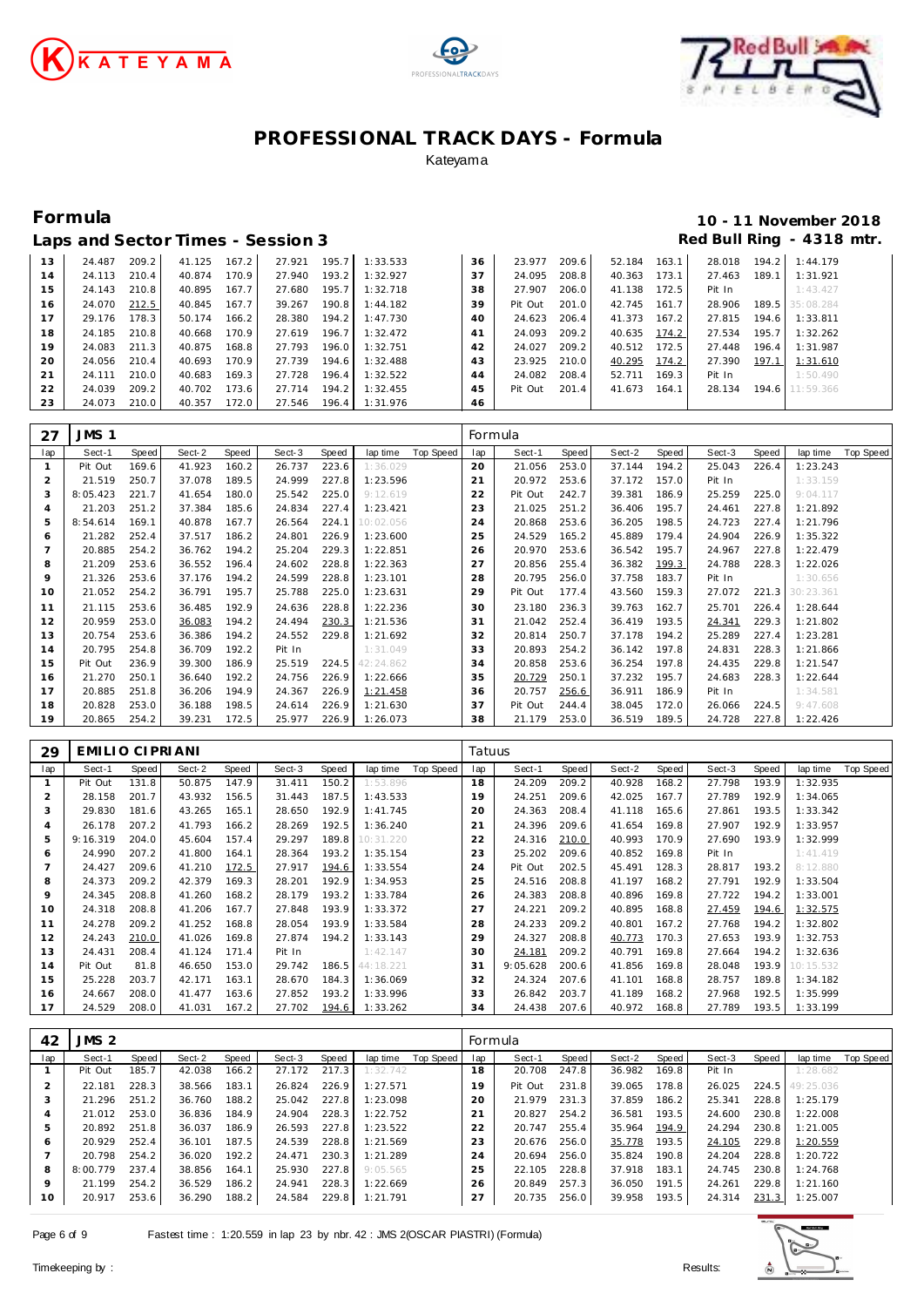





### **Formula 10 - 11 November 2018** Red Bull Ring - 4318 mtr.

| Laps and Sector Times - Session 3 |  |
|-----------------------------------|--|
|-----------------------------------|--|

|                 | 9:51.827 | 239.5 | 37.819 | 188.8 | 25.195 |       | 228.3 10:54.841 | 28 | 20.670  | 256.0 | 36.561 | 192.9 | 24.229 | 229.8 | 1:21.460 |
|-----------------|----------|-------|--------|-------|--------|-------|-----------------|----|---------|-------|--------|-------|--------|-------|----------|
| 12              | 20.910   | 253.6 | 37.124 | 189.5 | 24.703 | 228.3 | 1:22.737        | 29 | 20.717  | 257.3 | 36.407 | 184.3 | Pit In |       | 1:30.378 |
| 13 <sup>7</sup> | 20.870   | 255.4 | 36.232 | 192.2 | 24.656 |       | 229.3 1:21.758  | 30 | Pit Out | 231.3 | 38.465 | 175.3 | 26.082 | 226.4 | 9:43.419 |
| 14              | 20.792   | 255.4 | 36.094 | 189.5 | 25.180 | 231.3 | 1:22.066        | 31 | 22.317  | 229.8 | 37.500 | 186.2 | 25.387 | 229.3 | 1:25.204 |
| 15              | 20.722   | 257.9 | 36.829 | 188.8 | 24.829 | 228.8 | 1:22.380        | 32 | 20.888  | 251.8 | 36.143 | 188.8 | 25.067 | 228.3 | 1:22.098 |
| 16              | 20.735   | 257.9 | 36.897 | 194.2 | 24.853 | 228.3 | 1:22.485        | 33 | 20.746  | 255.4 | 36.164 | 192.2 | 24.395 | 228.8 | 1:21.305 |
|                 | 20.727   | 255.4 | 36.295 | 193.5 | 24.373 | 230.8 | 1:21.395        | 34 |         |       |        |       |        |       |          |

| 61  | DE WILDE |       |        |       |        |       |           |           | Renault     |         |       |        |       |        |       |           |           |
|-----|----------|-------|--------|-------|--------|-------|-----------|-----------|-------------|---------|-------|--------|-------|--------|-------|-----------|-----------|
| lap | Sect-1   | Speed | Sect-2 | Speed | Sect-3 | Speed | lap time  | Top Speed | lap         | Sect-1  | Speed | Sect-2 | Speed | Sect-3 | Speed | lap time  | Top Speed |
|     | Pit Out  | 171.8 | 44.278 | 171.4 | 29.264 | 192.5 | 1:41.640  |           | 17          | 23.519  | 217.2 | 39.566 | 180.0 | 26.701 | 199.3 | 1:29.786  |           |
|     | 24.546   | 212.9 | 44.913 | 174.8 | 27.901 | 194.9 | 1:37.360  |           | 18          | 23.397  | 216.8 | 39.606 | 180.0 | 26.684 | 197.8 | 1:29.687  |           |
| 3   | 24.063   | 215.1 | 42.020 | 115.6 | 30.319 | 197.4 | 1:36.402  |           | 19          | 23.393  | 216.8 | 39.703 | 181.8 | 26.652 | 200.0 | 1:29.748  |           |
| 4   | 23.877   | 215.1 | 40.146 | 182.4 | 27.367 | 198.2 | 1:31.390  |           | 20          | 23.467  | 216.8 | 39.562 | 182.4 | 26.584 | 199.6 | 1:29.613  |           |
| 5   | 23.620   | 215.5 | 39.878 | 181.2 | 26.901 | 199.6 | 1:30.399  |           | $2^{\cdot}$ | 25.048  | 196.9 | 42.434 | 174.8 | Pit In |       | 1:41.413  |           |
| 6   | 23.468   | 215.9 | 40.897 | 183.1 | 30.676 | 198.5 | 1:35.041  |           | 22          | Pit Out | 166.7 | 44.752 | 159.8 | 29.024 | 190.5 | 25:23.665 |           |
|     | 23.667   | 215.9 | 40.234 | 180.6 | 27.061 | 198.9 | 1:30.962  |           | 23          | 25.193  | 206.8 | 41.621 | 177.6 | 27.597 | 193.2 | 1:34.411  |           |
| 8   | 23.559   | 215.9 | 44.543 | 153.0 | 28.419 | 198.5 | 1:36.521  |           | 24          | 24.147  | 213.4 | 40.574 | 183.1 | 26.681 | 200.0 | 1:31.402  |           |
| 9   | 23.692   | 216.4 | 40.024 | 180.6 | 27.150 | 200.0 | 1:30.866  |           | 25          | 23.432  | 216.4 | 39.550 | 181.2 | 26.474 | 199.3 | 1:29.456  |           |
| 10  | 23.541   | 215.9 | 40.087 | 180.6 | Pit In |       | 1:37.739  |           | 26          | 23.399  | 216.8 | 39.539 | 182.4 | 26.430 | 200.4 | 1:29.368  |           |
| 11  | Pit Out  | 189.0 | 44.119 | 174.2 | 28.695 | 190.8 | 11:58.109 |           | 27          | 23.369  | 217.2 | 39.652 | 182.4 | 26.483 | 199.3 | 1:29.504  |           |
| 12  | 5:53.275 | 198.8 | 44.028 | 168.8 | 28.242 | 192.9 | 7:05.545  |           | 28          | 23.296  | 217.2 | 39.666 | 183.7 | 26.434 | 199.6 | 1:29.396  |           |
| 13  | 24.071   | 214.6 | 41.484 | 181.2 | 27.311 | 198.5 | 1:32.866  |           | 29          | 23.341  | 217.7 | 39.382 | 181.2 | 26.504 | 200.0 | 1:29.227  |           |
| 14  | 23.737   | 216.8 | 39.962 | 177.6 | 27.091 | 201.9 | 1:30.790  |           | 30          | 23.432  | 216.8 | 42.155 | 164.6 | 32.325 | 199.3 | 1:37.912  |           |
| 15  | 23.645   | 216.4 | 39.786 | 181.8 | 26.882 | 199.3 | 1:30.313  |           | 3.          | 23.459  | 215.5 | 39.559 | 180.6 | Pit In |       | 1:38.525  |           |
| 16  | 23.441   | 216.8 | 39.731 | 181.2 | 26.650 | 199.6 | 1:29.822  |           | 32          |         |       |        |       |        |       |           |           |

| 69      |          |       | JESSE SALMENAUTI O |       |        |       |           |           | Tatuus |          |       |               |       |        |       |           |           |
|---------|----------|-------|--------------------|-------|--------|-------|-----------|-----------|--------|----------|-------|---------------|-------|--------|-------|-----------|-----------|
| lap     | Sect-1   | Speed | Sect-2             | Speed | Sect-3 | Speed | lap time  | Top Speed | lap    | Sect-1   | Speed | Sect-2        | Speed | Sect-3 | Speed | lap time  | Top Speed |
|         | Pit Out  | 157.9 | 49.551             | 147.5 | 30.101 | 187.8 | 1:49.591  |           | 19     | 24.223   | 213.8 | 41.050        | 166.2 | 27.672 | 196.0 | 1:32.945  |           |
| 2       | 26.828   | 150.2 | 47.593             | 160.7 | 31.881 | 192.9 | 1:46.302  |           | 20     | 24.869   | 212.1 | 41.313        | 163.1 | 27.839 | 192.2 | 1:34.021  |           |
| 3       | 24.685   | 208.8 | 41.726             | 164.1 | 28.394 | 194.2 | 1:34.805  |           | 21     | 24.077   | 213.4 | 41.292        | 167.2 | 27.667 | 196.4 | 1:33.036  |           |
| 4       | 24.349   | 210.4 | 41.518             | 168.2 | 28.428 | 194.6 | 1:34.295  |           | 22     | 23.931   | 214.6 | 45.667        | 160.2 | Pit In |       | 1:44.734  |           |
| 5       | 24.423   | 208.4 | 42.570             | 166.7 | 27.881 | 194.9 | 1:34.874  |           | 23     | Pit Out  | 182.3 | 46.593        | 159.3 | 29.484 | 191.2 | 34:29.736 |           |
| 6       | 8:33.585 | 173.2 | 43.118             | 164.1 | 28.323 | 193.9 | 9:45.026  |           | 24     | 26.671   | 178.6 | 42.130        | 165.1 | 27.909 | 194.6 | 1:36.710  |           |
|         | 25.241   | 209.2 | 42.103             | 143.2 | 29.507 | 194.6 | 1:36.851  |           | 25     | 24.245   | 210.8 | 41.167        | 164.6 | 27.515 | 195.7 | 1:32.927  |           |
| 8       | 24.256   | 212.1 | 41.482             | 161.2 | 27.836 | 197.1 | 1:33.574  |           | 26     | 23.998   | 211.3 | 40.759        | 165.6 | 27.249 | 197.1 | 1:32.006  |           |
| $\circ$ | 24.122   | 213.4 | 41.540             | 157.9 | 28.118 | 196.4 | 1:33.780  |           | 27     | 23.927   | 211.7 | 40.623        | 167.7 | 27.204 | 196.7 | 1:31.754  |           |
| 10      | 24.060   | 212.9 | 41.309             | 165.1 | 27.842 | 196.7 | 1:33.211  |           | 28     | 23.825   | 211.3 | 40.575        | 171.4 | 27.329 | 196.0 | 1:31.729  |           |
| 11      | 24.120   | 210.0 | 42.120             | 166.2 | 31.578 | 194.2 | 1:37.818  |           | 29     | 24.059   | 212.9 | 42.573 5400.0 |       | 35.531 | 196.7 | 1:42.163  |           |
| 12      | 24.338   | 211.7 | 42.247             | 163.6 | 27.799 | 197.8 | 1:34.384  |           | 30     | 23.978   | 210.4 | 40.758        | 169.8 | 27.635 | 196.7 | 1:32.371  |           |
| 13      | 24.030   | 214.6 | 41.420             | 163.1 | 27.667 | 197.1 | 1:33.117  |           | 31     | 23.875   | 211.3 | 40.582        | 168.2 | 27.362 | 196.4 | 1:31.819  |           |
| 14      | 24.030   | 213.4 | 41.131             | 164.1 | 27.580 | 196.4 | 1:32.741  |           | 32     | 8:25.888 | 184.8 | 42.094        | 167.2 | 27.831 | 194.2 | 9:35.813  |           |
| 15      | 24.211   | 212.9 | 41.115             | 166.2 | 27.687 | 197.1 | 1:33.013  |           | 33     | 24.254   | 209.2 | 40.839        | 166.2 | 27.438 | 195.7 | 1:32.531  |           |
| 16      | 26.005   | 128.6 | 1:04.280           | 138.5 | Pit In |       | 2:10.687  |           | 34     | 23.996   | 210.4 | 40.788        | 167.2 | 27.418 | 196.0 | 1:32.202  |           |
| 17      | Pit Out  | 183.2 | 43.144             | 163.6 | 28.079 | 195.3 | 16:37.730 |           | 35     | 24.432   | 211.7 | 40.691        | 171.4 | 27.556 | 196.4 | 1:32.679  |           |
| 18      | 24.203   | 214.6 | 41.816             | 167.2 | 27.995 | 195.3 | 1:34.014  |           | 36     | 24.006   | 210.8 | 40.689        | 170.9 | 27.367 | 195.7 | 1:32.062  |           |

| 94  | DANIEL VEBSTER |       |        |       |        |       |           |           | Tatuus |         |       |        |       |        |       |          |           |
|-----|----------------|-------|--------|-------|--------|-------|-----------|-----------|--------|---------|-------|--------|-------|--------|-------|----------|-----------|
| lap | Sect-1         | Speed | Sect-2 | Speed | Sect-3 | Speed | lap time  | Top Speed | lap    | Sect-1  | Speed | Sect-2 | Speed | Sect-3 | Speed | lap time | Top Speed |
|     | Pit Out        | 160.5 | 47.431 | 156.1 | 30.909 | 184.9 | 1:46.778  |           | 19     | 24.494  | 210.0 | 41.014 | 173.1 | 27.762 | 193.2 | 1:33.270 |           |
|     | 26.780         | 182.3 | 43.376 | 164.6 | 29.416 | 189.5 | 1:39.572  |           | 20     | 24.270  | 209.6 | 42.895 | 169.3 | 27.857 | 195.3 | 1:35.022 |           |
| 3   | 26.238         | 203.7 | 43.248 | 164.6 | 29.056 | 191.8 | 1:38.542  |           | 21     | 24.084  | 211.3 | 40.720 | 173.6 | 27.923 | 194.9 | 1:32.727 |           |
| 4   | 24.925         | 208.4 | 41.460 | 171.4 | 28.227 | 192.9 | 1:34.612  |           | 22     | 24.264  | 209.6 | 40.716 | 173.6 | 28.992 | 194.9 | 1:33.972 |           |
| 5   | 24.521         | 211.3 | 41.473 | 171.4 | 28.134 | 194.9 | 1:34.128  |           | 23     | 24.210  | 210.0 | 41.000 | 175.3 | 27.811 | 194.9 | 1:33.021 |           |
| 6   | 9:10.984       | 204.0 | 43.812 | 168.2 | 29.119 | 191.2 | 10:23.915 |           | 24     | 24.020  | 211.3 | 40.875 | 173.6 | 27.816 | 194.2 | 1:32.711 |           |
|     | 25.229         | 207.6 | 42.942 | 169.3 | 28.172 | 192.5 | 1:36.343  |           | 25     | 24.201  | 210.8 | 40.670 | 175.9 | 27.508 | 194.9 | 1:32.379 |           |
| 8   | 24.917         | 210.4 | 41.080 | 172.0 | 27.859 | 194.2 | 1:33.856  |           | 26     | 23.957  | 211.7 | 40.648 | 177.6 | 27.505 | 188.5 | 1:32.110 |           |
| 9   | 24.589         | 209.2 | 41.362 | 174.8 | 27.993 | 194.2 | 1:33.944  |           | 27     | 24.685  | 210.4 | 42.255 | 147.9 | Pit In |       | 1:45.797 |           |
| 10  | 24.431         | 209.2 | 40.816 | 173.6 | 27.971 | 192.9 | 1:33.218  |           | 28     | Pit Out | 205.6 | 41.802 | 167.7 | 27.969 | 195.3 | 6:58.257 |           |
| 11  | 24.349         | 210.0 | 40.827 | 175.9 | 27.791 | 194.6 | 1:32.967  |           | 29     | 24.137  | 210.8 | 40.704 | 169.8 | 27.842 | 194.6 | 1:32.683 |           |
| 12  | 24.154         | 209.2 | 41.935 | 173.6 | 27.709 | 194.6 | 1:33.798  |           | 30     | 24.182  | 210.4 | 40.851 | 174.2 | 27.685 | 194.6 | 1:32.718 |           |
| 13  | 24.162         | 210.4 | 40.607 | 175.9 | 28.118 | 194.9 | 1:32.887  |           | 31     | 24.300  | 210.4 | 40.687 | 174.8 | 27.601 | 194.9 | 1:32.588 |           |
| 14  | 24.203         | 210.4 | 40.549 | 179.4 | 27.899 | 195.7 | 1:32.651  |           | 32     | 24.156  | 210.0 | 40.534 | 174.8 | 27.655 | 195.3 | 1:32.345 |           |
| 15  | 24.008         | 210.4 | 40.542 | 178.8 | 27.618 | 195.3 | 1:32.168  |           | 33     | 24.046  | 209.2 | 40.538 | 177.0 | 27.609 | 194.2 | 1:32.193 |           |
| 16  | 24.461         | 208.8 | 41.072 | 170.9 | Pit In |       | 1:39.853  |           | 34     | 24.099  | 209.6 | 40.450 | 177.6 | 27.504 | 193.9 | 1:32.053 |           |

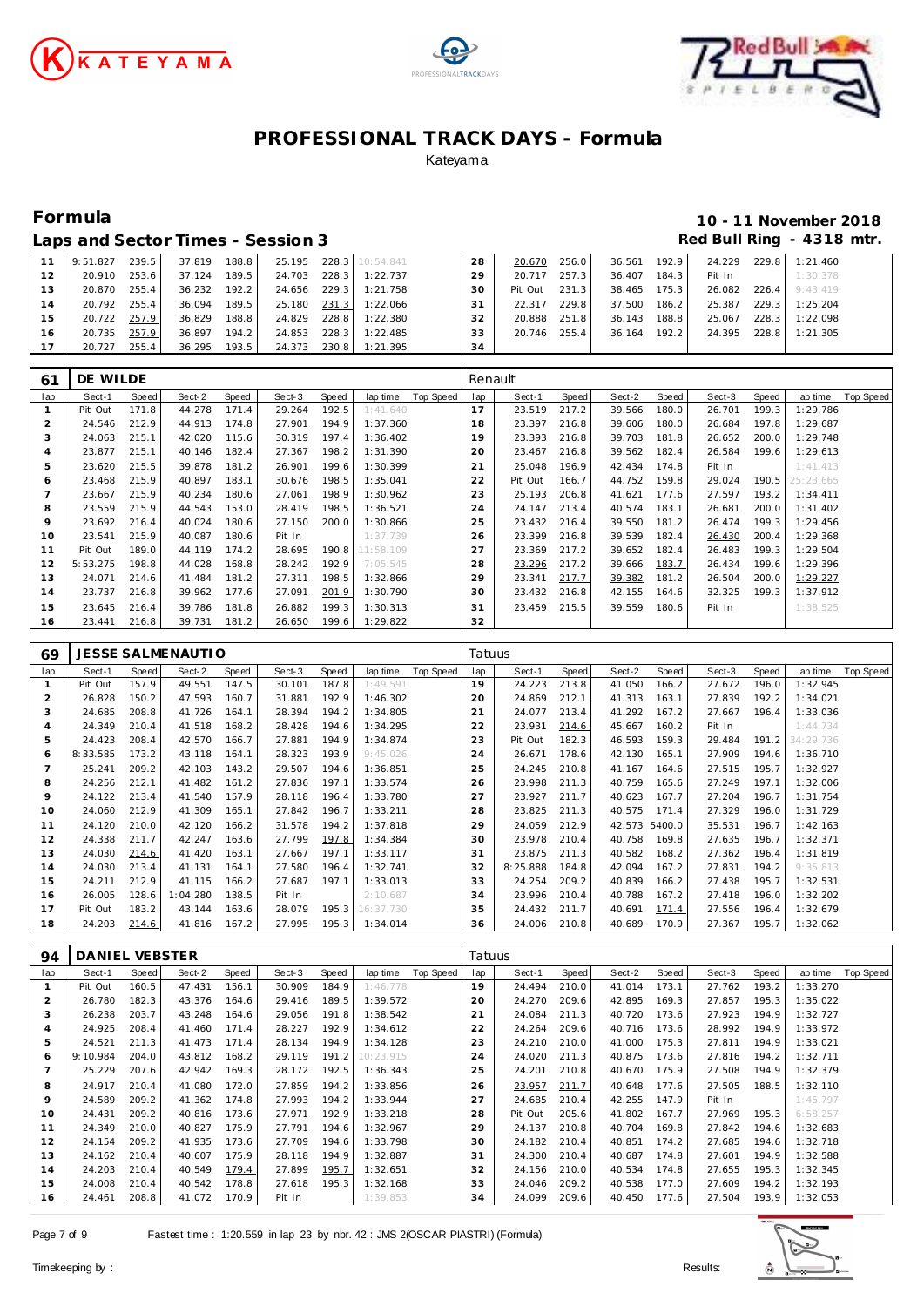





## **Formula 10 - 11 November 2018**

|--|

|  | 17   Pit Out 203.3   44.013 165.6   30.732 172.5   38:15.991 | 35 | 24.041 209.6 56.314 155.6 Pit In | 2:02.512 |
|--|--------------------------------------------------------------|----|----------------------------------|----------|
|  | 18   25.450 206.4   41.931 169.8   28.173 193.2   1:35.554   |    |                                  |          |
|  |                                                              |    |                                  |          |

| 110            | PREMA 1            |              |        |              |        |       |           |                  | Tatuus |          |       |        |       |        |       |           |                  |
|----------------|--------------------|--------------|--------|--------------|--------|-------|-----------|------------------|--------|----------|-------|--------|-------|--------|-------|-----------|------------------|
| lap            | Sect-1             | Speed        | Sect-2 | Speed        | Sect-3 | Speed | lap time  | <b>Top Speed</b> | lap    | Sect-1   | Speed | Sect-2 | Speed | Sect-3 | Speed | lap time  | <b>Top Speed</b> |
| $\mathbf{1}$   | Pit Out            | 131.0        | 52.773 | 128.0        | 32.157 | 155.8 | 1:57.075  |                  | 21     | 23.900   | 211.7 | 40.671 | 169.8 | 27.526 | 195.3 | 1:32.097  |                  |
| $\overline{2}$ | 30.068             | 160.7        | 46.143 | 154.7        | 31.602 | 186.2 | 1:47.813  |                  | 22     | 24.115   | 207.6 | 40.661 | 169.8 | 27.405 | 194.9 | 1:32.181  |                  |
| 3              | 25.006             | 208.8        | 42.351 | 159.3        | 28.560 | 191.8 | 1:35.917  |                  | 23     | 24.067   | 210.8 | 45.001 | 140.3 | Pit In |       | 1:50.045  |                  |
| 4              | 24.518             | 207.6        | 41.777 | 161.2        | 28.373 | 190.5 | 1:34.668  |                  | 24     | Pit Out  | 159.5 | 48.927 | 131.7 | 33.179 | 153.0 | 37:45.190 |                  |
| 5              | 24.418             | 207.6        | 41.738 | 164.6        | 28.003 | 192.9 | 1:34.159  |                  | 25     | 28.926   | 182.6 | 47.001 | 159.3 | 29.852 | 192.2 | 1:45.779  |                  |
| 6              | 24.731             | 207.6        | 41.422 | 166.2        | 41.582 | 187.8 | 1:47.735  |                  | 26     | 24.529   | 210.0 | 41.602 | 166.2 | 27.717 | 194.2 | 1:33.848  |                  |
| $\overline{7}$ | 25.381             | 199.9        | 41.237 | 168.2        | 28.228 | 194.2 | 1:34.846  |                  | 27     | 4:08.957 | 207.2 | 41.243 | 170.3 | 27.631 | 195.3 | 5:17.831  |                  |
| 8              | 24.284             | 211.3        | 43.176 | 165.1        | 28.314 | 194.2 | 1:35.774  |                  | 28     | 24.311   | 209.2 | 40.641 | 172.5 | 27.575 | 195.3 | 1:32.527  |                  |
| 9              | 24.306             | 210.0        | 40.985 | 170.9        | 27.701 | 194.6 | 1:32.992  |                  | 29     | 24.024   | 209.2 | 40.649 | 173.6 | 28.561 | 187.8 | 1:33.234  |                  |
| 10             | 24.134             | 210.0        | 41.318 | 167.7        | 27.692 | 195.7 | 1:33.144  |                  | 30     | 24.151   | 211.7 | 40.821 | 168.2 | 27.262 | 197.1 | 1:32.234  |                  |
| 11             | 24.067             | 210.4        | 40.802 | 172.0        | 27.642 | 195.3 | 1:32.511  |                  | 31     | 23.887   | 211.7 | 40.593 | 170.9 | 27.459 | 194.9 | 1:31.939  |                  |
| 12             | 24.042             | 210.8        | 40.732 | 168.2        | Pit In |       | 1:39.604  |                  | 32     | 24.053   | 210.8 | 40.574 | 174.8 | Pit In |       | 1:38.717  |                  |
| 13             | Pit Out            | 134.9        | 47.281 | 145.2        | 32.402 | 164.6 | 8:30.938  |                  | 33     | Pit Out  | 146.5 | 51.343 | 138.5 | 32.363 | 163.6 | 11:17.337 |                  |
| 14             | 5:18.023           | 148.7        | 50.785 | 141.7        | 30.318 | 173.6 | 6:39.126  |                  | 34     | 30.385   | 167.8 | 47.717 | 145.2 | 30.072 | 191.2 | 1:48.174  |                  |
| 15             | 26.115             | 205.6        | 44.287 | 127.4        | 28.564 | 192.5 | 1:38.966  |                  | 35     | 25.134   | 204.8 | 42.043 | 167.2 | 27.895 | 196.0 | 1:35.072  |                  |
| 16             | 24.260             | 210.4        | 40.995 | 166.2        | 27.838 | 192.2 | 1:33.093  |                  | 36     | 24.250   | 210.0 | 40.899 | 166.7 | 27.480 | 195.7 | 1:32.629  |                  |
| 17             | 24.345             | 210.0        | 40.857 | 168.8        | 27.527 | 193.9 | 1:32.729  |                  | 37     | 24.231   | 210.0 | 40.984 | 170.9 | 27.349 | 196.0 | 1:32.564  |                  |
| 18             | 24.027             | 211.3        | 40.803 | 170.3        | 27.384 | 194.9 | 1:32.214  |                  | 38     | 23.943   | 211.7 | 40.579 | 174.2 | 27.722 | 196.4 | 1:32.244  |                  |
| 19             | 23.985             | 212.1        | 40.795 | 166.7        | 27.595 | 193.5 | 1:32.375  |                  | 39     | 24.307   | 210.8 | 41.204 | 165.1 | 27.501 | 195.7 | 1:33.012  |                  |
| 20             | 24.154             | 211.3        | 40.584 | 173.6        | 27.394 | 196.0 | 1:32.132  |                  | 40     | 24.114   | 211.3 | 40.495 | 170.9 | 27.386 | 196.4 | 1:31.995  |                  |
|                |                    |              |        |              |        |       |           |                  |        |          |       |        |       |        |       |           |                  |
|                |                    |              |        |              |        |       |           |                  |        |          |       |        |       |        |       |           |                  |
| 111            | PREMA <sub>2</sub> |              |        |              |        |       |           |                  | Tatuus |          |       |        |       |        |       |           |                  |
| lap            | Sect-1             | <b>Speed</b> | Sect-2 | <b>Speed</b> | Sect-3 | Speed | lap time  | <b>Top Speed</b> | lap    | Sect-1   | Speed | Sect-2 | Speed | Sect-3 | Speed | lap time  | <b>Top Speed</b> |
| $\mathbf{1}$   | Pit Out            | 140.7        | 50.788 | 146.3        | 33.070 | 165.1 | 1:55.604  |                  | 20     | 24.002   | 212.9 | 46.476 | 157.9 | 27.487 | 195.7 | 1:37.965  |                  |
| $\overline{2}$ | 28.870             | 173.7        | 46.097 | 153.8        | 28.736 | 191.5 | 1:43.703  |                  | 21     | 23.970   | 212.5 | 40.616 | 168.2 | 27.534 | 192.5 | 1:32.120  |                  |
| 3              | 25.110             | 198.0        | 43.825 | 162.2        | 28.135 | 194.2 | 1:37.070  |                  | 22     | 24.594   | 211.3 | 40.733 | 166.7 | Pit In |       | 1:41.797  |                  |
| 4              | 24.308             | 211.3        | 41.641 | 163.6        | 28.042 | 194.6 | 1:33.991  |                  | 23     | Pit Out  | 156.8 | 46.933 | 157.9 | 29.961 | 177.0 | 38:03.200 |                  |
| 5              | 24.172             | 210.4        | 41.232 | 166.2        | 27.675 | 194.6 | 1:33.079  |                  | 24     | 25.719   | 204.4 | 41.643 | 164.6 | 28.075 | 194.6 | 1:35.437  |                  |
| 6              | 24.076             | 211.3        | 40.820 | 166.2        | 27.575 | 194.6 | 1:32.471  |                  | 25     | 24.359   | 208.8 | 41.106 | 169.3 | 27.885 | 194.6 | 1:33.350  |                  |
| $\overline{7}$ | 24.072             | 211.3        | 40.975 | 166.7        | 27.747 | 196.0 | 1:32.794  |                  | 26     | 4:04.722 | 192.7 | 42.577 | 164.6 | 27.710 | 194.2 | 5:15.009  |                  |
| 8              | 23.920             | 212.9        | 40.568 | 166.7        | 27.723 | 194.9 | 1:32.211  |                  | 27     | 24.154   | 210.4 | 40.653 | 170.3 | 27.568 | 193.9 | 1:32.375  |                  |
| 9              | 25.033             | 213.4        | 40.937 | 169.8        | 27.956 | 194.6 | 1:33.926  |                  | 28     | 24.386   | 210.4 | 40.678 | 170.3 | 27.877 | 194.9 | 1:32.941  |                  |
| 10             | 24.411             | 211.3        | 40.882 | 169.8        | 27.628 | 191.2 | 1:32.921  |                  | 29     | 24.042   | 210.4 | 40.526 | 171.4 | 27.497 | 195.3 | 1:32.065  |                  |
| 11             | 24.008             | 211.7        | 40.573 | 168.2        | 27.591 | 194.2 | 1:32.172  |                  | 30     | 24.032   | 211.7 | 40.771 | 150.8 | Pit In |       | 1:44.158  |                  |
| 12             | 24.188             | 210.4        | 41.630 | 163.6        | Pit In |       | 1:43.597  |                  | 31     | Pit Out  | 140.6 | 48.221 | 149.6 | 30.463 | 166.4 | 10:54.178 |                  |
| 13             | Pit Out            | 145.1        | 49.722 | 150.0        | 31.505 | 171.4 | 15:45.661 |                  | 32     | 27.048   | 202.5 | 42.716 | 152.5 | 29.708 | 187.8 | 1:39.472  |                  |
| 14             | 27.841             | 193.8        | 43.443 | 164.6        | 28.472 | 188.8 | 1:39.756  |                  | 33     | 24.855   | 208.4 | 41.039 | 164.1 | 27.937 | 195.3 | 1:33.831  |                  |
| 15             | 24.610             | 211.3        | 41.611 | 164.1        | 27.725 | 194.9 | 1:33.946  |                  | 34     | 25.627   | 206.0 | 40.918 | 166.2 | 27.529 | 195.3 | 1:34.074  |                  |
| 16             | 24.177             | 212.9        | 41.174 | 165.1        | 28.426 | 189.5 | 1:33.777  |                  | 35     | 24.104   | 211.7 | 40.449 | 169.3 | 27.487 | 194.9 | 1:32.040  |                  |
| 17             | 24.459             | 212.5        | 40.840 | 167.7        | 27.463 | 194.2 | 1:32.762  |                  | 36     | 24.108   | 211.7 | 40.430 | 170.9 | 27.451 | 196.7 | 1:31.989  |                  |
| 18             | 25.084             | 200.6        | 41.295 | 166.2        | 27.559 | 196.0 | 1:33.938  |                  | 37     | 23.853   | 212.9 | 41.232 | 100.7 | Pit In |       | 1:50.477  |                  |
| 19             | 23.996             | 213.8        | 41.268 | 166.2        | 27.450 | 196.4 | 1:32.714  |                  | 38     |          |       |        |       |        |       |           |                  |

| 112            | PREMA 3 |       |        |       |        |       |           |           | Tatuus |          |       |          |       |        |       |           |           |
|----------------|---------|-------|--------|-------|--------|-------|-----------|-----------|--------|----------|-------|----------|-------|--------|-------|-----------|-----------|
| lap            | Sect-1  | Speed | Sect-2 | Speed | Sect-3 | Speed | lap time  | Top Speed | lap    | Sect-1   | Speed | Sect-2   | Speed | Sect-3 | Speed | lap time  | Top Speed |
|                | Pit Out | 142.8 | 55.838 | 135.3 | 33.832 | 168.5 | 2:04.799  |           | 20     | 24.047   | 210.4 | 40.555   | 177.0 | 27.727 | 194.6 | 1:32.329  |           |
| $\overline{2}$ | 30.074  | 145.1 | 48.060 | 158.4 | 30.436 | 177.3 | 1:48.570  |           | 21     | 23.954   | 210.4 | 40.770   | 176.5 | Pit In |       | 1:40.394  |           |
| 3              | 25.468  | 206.8 | 44.982 | 136.4 | 32.355 | 193.2 | 1:42.805  |           | 22     | Pit Out  | 126.4 | 50.263   | 153.4 | 31.362 | 149.6 | 38:53.248 |           |
| 4              | 24.588  | 209.2 | 41.744 | 164.6 | 28.002 | 194.6 | 1:34.334  |           | 23     | 29.357   | 176.0 | 43.612   | 149.2 | 28.437 | 194.2 | 1: 41.406 |           |
| 5              | 24.305  | 210.0 | 41.397 | 169.8 | 27.978 | 193.9 | 1:33.680  |           | 24     | 27.294   | 199.5 | 41.081   | 172.5 | 27.669 | 194.9 | 1:36.044  |           |
| 6              | 24.157  | 212.1 | 41.196 | 174.8 | 29.222 | 195.3 | 1:34.575  |           | 25     | 24.058   | 210.4 | 40.517   | 178.8 | 27.400 | 195.7 | 1:31.975  |           |
|                | 25.195  | 209.2 | 41.142 | 173.6 | 27.965 | 193.9 | 1:34.302  |           | 26     | 3:16.582 | 204.0 | 45.959   | 175.3 | 27.770 | 196.0 | 4:30.311  |           |
| 8              | 24.050  | 211.3 | 41.729 | 173.6 | 27.774 | 194.6 | 1:33.553  |           | 27     | 23.913   | 210.4 | 40.559   | 175.9 | 27.576 | 194.6 | 1:32.048  |           |
| 9              | 24.051  | 211.7 | 40.749 | 174.2 | 27.690 | 194.2 | 1:32.490  |           | 28     | 23.963   | 210.8 | 40.320   | 178.8 | 27.355 | 195.7 | 1:31.638  |           |
| 10             | 23.955  | 210.8 | 40.799 | 177.6 | 27.566 | 196.0 | 1:32.320  |           | 29     | 24.011   | 211.3 | 40.344   | 175.3 | 27.307 | 195.3 | 1:31.662  |           |
| 11             | 23.921  | 210.8 | 40.843 | 175.3 | 27.506 | 195.3 | 1:32.270  |           | 30     | 23.815   | 212.1 | 41.246   | 179.4 | Pit In |       | 1:37.590  |           |
| 12             | 23.995  | 210.0 | 40.956 | 178.2 | Pit In |       | 1:38.245  |           | 31     | Pit Out  | 127.4 | 1:04.676 | 83.6  | 38.880 | 144.2 | 12:55.668 |           |
| 13             | Pit Out | 133.2 | 44.691 | 161.2 | 29.363 | 188.5 | 15:12.970 |           | 32     | 33.309   | 136.3 | 47.208   | 159.8 | 28.723 | 178.8 | 1:49.240  |           |
| 14             | 25.270  | 204.8 | 42.636 | 170.9 | 27.985 | 193.5 | 1:35.891  |           | 33     | 26.194   | 209.2 | 41.089   | 172.5 | 27.438 | 196.7 | 1:34.721  |           |
| 15             | 24.289  | 209.2 | 41.058 | 167.7 | 27.855 | 192.9 | 1:33.202  |           | 34     | 25.827   | 202.9 | 41.023   | 175.9 | 27.284 | 195.7 | 1:34.134  |           |
| 16             | 24.478  | 212.5 | 40.799 | 172.0 | 27.639 | 194.2 | 1:32.916  |           | 35     | 23.997   | 210.8 | 40.538   | 183.1 | 27.970 | 195.3 | 1:32.505  |           |